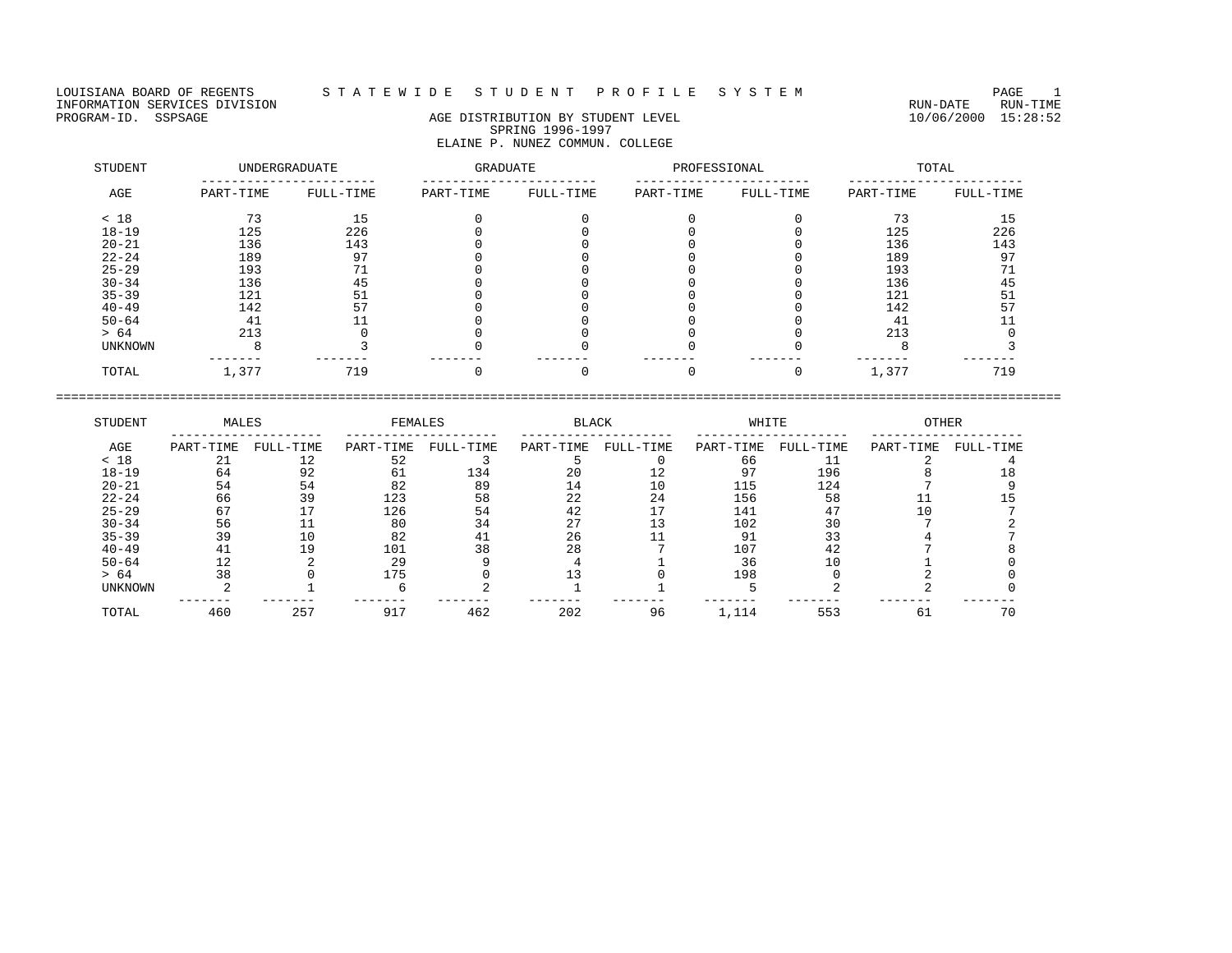LOUISIANA BOARD OF REGENTS STATEWIDE STUDENT PROFILE SYSTEM PAGE 2<br>INFORMATION SERVICES DIVISION INFORMATION SERVICES DIVISION<br>PROGRAM-ID. SSPSAGE DIVISION CONTRECTION AGE DISTRIBUTION BY STUDENT LEVEL PROGRAM-ID. SSPSAGE 10/06/2000 15:28:52

# AGE DISTRIBUTION BY STUDENT LEVEL SPRING 1996-1997 DELGADO COMMUNITY COLLEGE

| STUDENT   |           | <b>UNDERGRADUATE</b> | GRADUATE  |           | PROFESSIONAL |           |           | TOTAL     |
|-----------|-----------|----------------------|-----------|-----------|--------------|-----------|-----------|-----------|
| AGE       | PART-TIME | FULL-TIME            | PART-TIME | FULL-TIME | PART-TIME    | FULL-TIME | PART-TIME | FULL-TIME |
| < 18      | 202       | 37                   |           |           |              |           | 202       |           |
| $18 - 19$ | 641       | 1,589                |           |           |              |           | 641       | 1,589     |
| $20 - 21$ | 1,035     | 1,427                |           |           |              |           | 1,035     | 1,427     |
| $22 - 24$ | 1,270     | 1,050                |           |           |              |           | 1,270     | 1,050     |
| $25 - 29$ | 1,610     | 856                  |           |           |              |           | 1,610     | 856       |
| $30 - 34$ | 1,138     | 428                  |           |           |              |           | 1,138     | 428       |
| $35 - 39$ | 855       | 306                  |           |           |              |           | 855       | 306       |
| $40 - 49$ | 987       | 299                  |           |           |              |           | 987       | 299       |
| $50 - 64$ | 308       | 59                   |           |           |              |           | 308       | 59        |
| > 64      | 85        |                      |           |           |              |           | 85        |           |
| UNKNOWN   |           |                      |           |           |              |           |           |           |
| TOTAL     | 8,131     | 6,054                |           |           |              |           | 8,131     | 6,054     |

| STUDENT        | MALES     |           | FEMALES   |           | <b>BLACK</b> |           | WHITE     |           | <b>OTHER</b> |           |
|----------------|-----------|-----------|-----------|-----------|--------------|-----------|-----------|-----------|--------------|-----------|
| AGE            | PART-TIME | FULL-TIME | PART-TIME | FULL-TIME | PART-TIME    | FULL-TIME | PART-TIME | FULL-TIME | PART-TIME    | FULL-TIME |
| < 18           | 64        | 12        | 138       | 25        | 121          | 13        | 61        | 14        | 20           | 10        |
| $18 - 19$      | 238       | 612       | 403       | 977       | 288          | 676       | 283       | 757       | 70           | 156       |
| $20 - 21$      | 403       | 569       | 632       | 858       | 352          | 582       | 560       | 654       | 123          | 191       |
| $22 - 24$      | 481       | 448       | 789       | 602       | 416          | 428       | 704       | 441       | 150          | 181       |
| $25 - 29$      | 616       | 355       | 994       | 501       | 510          | 342       | 907       | 353       | 193          | 161       |
| $30 - 34$      | 399       | 136       | 739       | 292       | 379          | 194       | 626       | 171       | 133          | 63        |
| $35 - 39$      | 308       | 97        | 547       | 209       | 273          | 101       | 500       | 143       | 82           | 62        |
| $40 - 49$      | 350       | 99        | 637       | 200       | 311          | 119       | 575       | 150       | 101          | 30        |
| $50 - 64$      | 128       | 20        | 180       | 39        | 61           | 14        | 205       | 35        | 42           | 10        |
| > 64           | 34        |           | 51        |           | 12           |           | 68        |           |              |           |
| <b>UNKNOWN</b> |           |           |           |           |              |           |           |           |              |           |
| TOTAL          | 3,021     | 2,349     | 5,110     | 3,705     | 2,723        | 2,470     | 4,489     | 2,720     | 919          | 864       |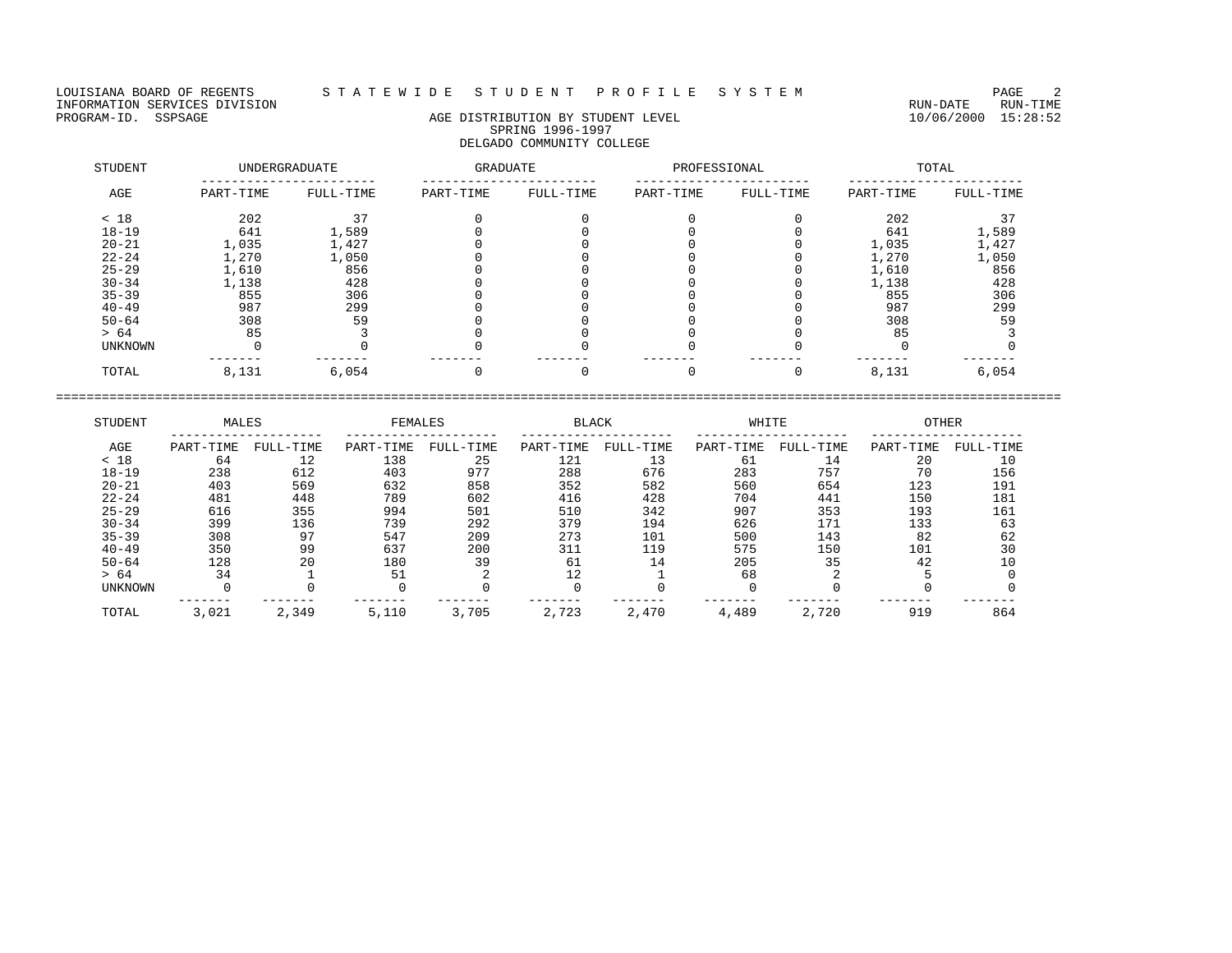## LOUISIANA BOARD OF REGENTS STA TE WIDESTUDE NT PROFILESYSTEM NAGE 3

# PROGRAM-ID. SSPSAGE AGE AGE DISTRIBUTION BY STUDENT LEVEL 10/06/2000 15:28:52 SPRING 1996-1997 GRAMBLING STATE UNIVERSITY

| STUDENT        |           | UNDERGRADUATE | GRADUATE  |           | PROFESSIONAL |           |           | TOTAL     |
|----------------|-----------|---------------|-----------|-----------|--------------|-----------|-----------|-----------|
| AGE            | PART-TIME | FULL-TIME     | PART-TIME | FULL-TIME | PART-TIME    | FULL-TIME | PART-TIME | FULL-TIME |
| < 18           |           | 20            |           |           |              |           |           | 20        |
| $18 - 19$      |           | 1,597         |           |           |              |           | 15        | 1,597     |
| $20 - 21$      | 52        | 1,911         |           |           |              |           | 52        | 1,914     |
| $22 - 24$      | 68        | 1,325         | 28        | 91        |              |           | 96        | 1,416     |
| $25 - 29$      | 38        | 389           | 56        | 74        |              |           | 94        | 463       |
| $30 - 34$      | 20        | 78            | 50        | 16        |              |           | 70        | 94        |
| $35 - 39$      | 19        | 56            | 41        |           |              |           | 60        | 67        |
| $40 - 49$      | 23        | 42            | 85        | 16        |              |           | 108       | 58        |
| $50 - 64$      |           |               | 28        |           |              |           | 31        | 15        |
| > 64           |           |               |           |           |              |           |           |           |
| <b>UNKNOWN</b> |           |               |           |           |              |           |           |           |
| TOTAL          | 238       | 5,425         | 290       | 219       |              |           | 528       | 5,644     |

| STUDENT   | MALES     |           | FEMALES   |           | <b>BLACK</b> |           | WHITE     |           | <b>OTHER</b> |           |
|-----------|-----------|-----------|-----------|-----------|--------------|-----------|-----------|-----------|--------------|-----------|
| AGE       | PART-TIME | FULL-TIME | PART-TIME | FULL-TIME | PART-TIME    | FULL-TIME | PART-TIME | FULL-TIME | PART-TIME    | FULL-TIME |
| < 18      |           | 10        |           | 10        |              |           |           |           |              |           |
| $18 - 19$ |           | 650       |           | 947       |              | 1,582     |           |           |              |           |
| $20 - 21$ | 24        | 804       | 28        | 1,110     | 24           | 1,884     |           |           | 22           |           |
| $22 - 24$ | 43        | 638       | 53        | 778       | 69           | 1,364     |           |           | 22           |           |
| $25 - 29$ | 44        | 215       | 50        | 248       | 75           | 429       |           | 30        |              |           |
| $30 - 34$ | 23        | 32        |           | 62        | 58           | 75        |           |           |              |           |
| $35 - 39$ |           |           | 48        | 50        | 51           | 53        |           |           |              |           |
| $40 - 49$ | 33        |           | 75        |           | 89           |           |           |           |              |           |
| $50 - 64$ |           |           | 26        |           |              |           |           |           |              |           |
| > 64      |           |           |           |           |              |           |           |           |              |           |
| UNKNOWN   |           |           |           |           |              |           |           |           |              |           |
| TOTAL     | 198       | 2,381     | 330       | 3,263     | 397          | 5,458     | 42        | 120       | 89           | 66        |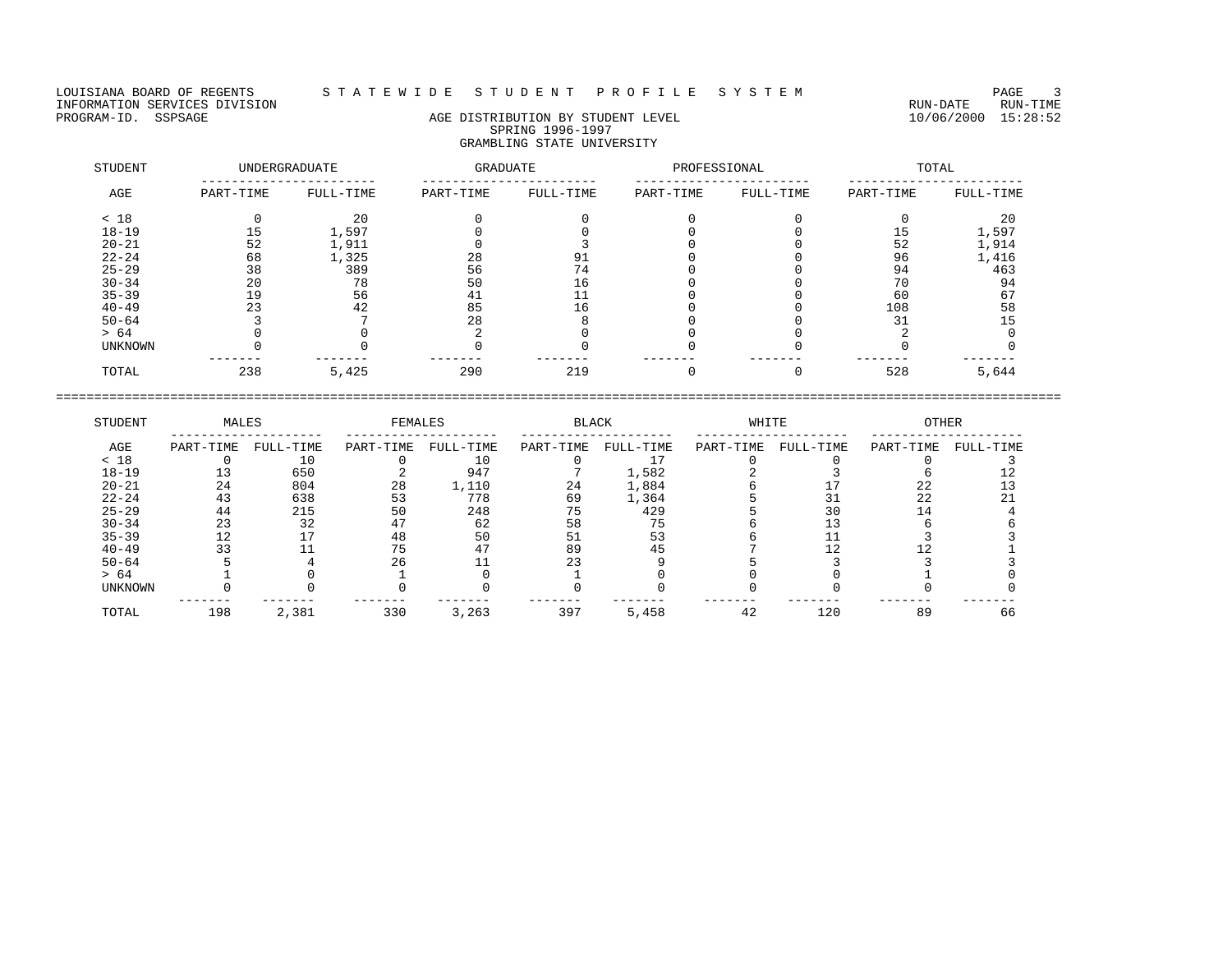## LOUISIANA BOARD OF REGENTS S T A T E W I D E S T U D E N T P R O F I L E S Y S T E M PAGE 4

# PROGRAM-ID. SSPSAGE AGE AGE DISTRIBUTION BY STUDENT LEVEL 10/06/2000 15:28:52 SPRING 1996-1997 LOUISIANA TECH UNIVERSITY

| STUDENT        |           | UNDERGRADUATE | GRADUATE  |           | PROFESSIONAL |           |           | TOTAL     |
|----------------|-----------|---------------|-----------|-----------|--------------|-----------|-----------|-----------|
| AGE            | PART-TIME | FULL-TIME     | PART-TIME | FULL-TIME | PART-TIME    | FULL-TIME | PART-TIME | FULL-TIME |
| < 18           |           | 20            |           |           |              |           |           | 20        |
| $18 - 19$      | 54        | 2,054         |           |           |              |           | 54        | 2,054     |
| $20 - 21$      | 128       | 1,927         |           | 15        |              |           | 130       | 1,942     |
| $22 - 24$      | 234       | 1,126         | 41        | 251       |              |           | 275       | 1,377     |
| $25 - 29$      | 247       | 388           | 124       | 213       |              |           | 371       | 601       |
| $30 - 34$      | 159       | 139           | 62        | 100       |              |           | 221       | 239       |
| $35 - 39$      | 137       | 103           | 57        | 45        |              |           | 194       | 148       |
| $40 - 49$      | 147       | 84            | 116       | 81        |              |           | 263       | 165       |
| $50 - 64$      | 55        | 15            | 26        | 14        |              |           | 81        | 29        |
| > 64           | 337       |               |           |           |              |           | 338       |           |
| <b>UNKNOWN</b> |           |               |           |           |              |           |           |           |
| TOTAL          | 1,502     | 5,857         | 429       | 720       |              |           | 1,931     | 6,577     |

| STUDENT        | MALES     |           | FEMALES   |           | <b>BLACK</b> |           | WHITE     |           | <b>OTHER</b> |           |
|----------------|-----------|-----------|-----------|-----------|--------------|-----------|-----------|-----------|--------------|-----------|
| AGE            | PART-TIME | FULL-TIME | PART-TIME | FULL-TIME | PART-TIME    | FULL-TIME | PART-TIME | FULL-TIME | PART-TIME    | FULL-TIME |
| < 18           |           |           |           | 12        |              |           |           |           |              |           |
| $18 - 19$      | 24        | 1,032     | 30        | 1,022     |              | 266       | 41        | 1,688     |              | 100       |
| $20 - 21$      | 65        | 1,026     | 65        | 916       | 30           | 236       | 85        | 1,601     | 15           | 105       |
| $22 - 24$      | 154       | 833       | 121       | 544       | 56           | 200       | 193       | 1,021     | 26           | 156       |
| $25 - 29$      | 176       | 353       | 195       | 248       | 53           | 83        | 266       | 397       | 52           | 121       |
| $30 - 34$      | 118       | 112       | 103       | 127       | 43           | 32        | 146       | 152       | 32           | 55        |
| $35 - 39$      | 98        | 59        | 96        | 89        | 32           | 18        | 142       | 110       | 20           | 20        |
| $40 - 49$      | 98        | 60        | 165       | 105       | 45           | 14        | 189       | 128       | 29           | 23        |
| $50 - 64$      | 25        |           | 56        |           |              |           | 67        | 25        |              |           |
| > 64           | 107       |           | 231       |           |              |           | 320       |           |              |           |
| <b>UNKNOWN</b> |           |           |           |           |              |           |           |           |              |           |
| TOTAL          | 868       | 3,497     | 1,063     | 3,080     | 283          | 852       | 1,452     | 5,141     | 196          | 584       |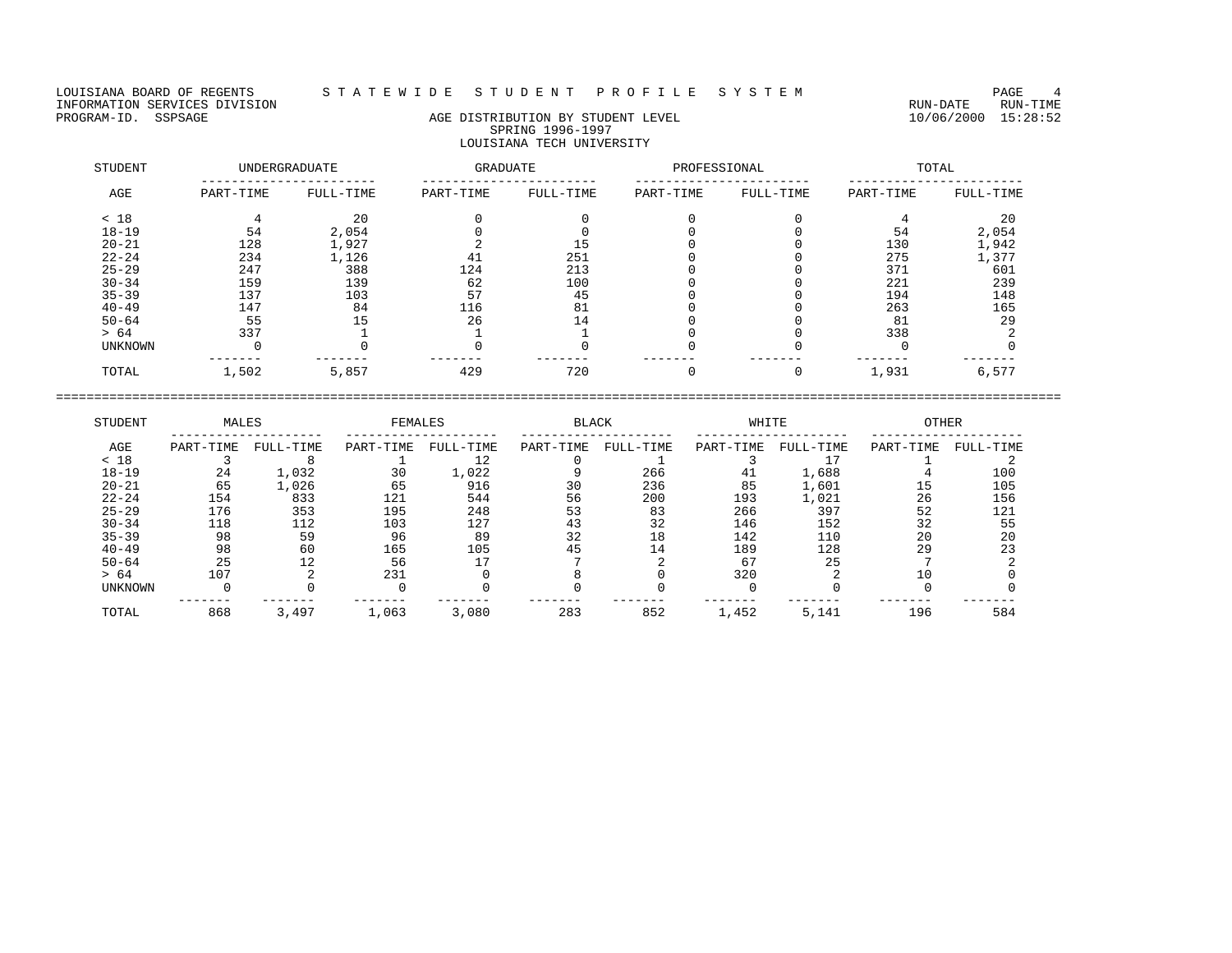## LOUISIANA BOARD OF REGENTS STA T E W I D E S T U D E N T P R O F I L E S Y S T E M PAGE 5

# PROGRAM-ID. SSPSAGE AGE AGE DISTRIBUTION BY STUDENT LEVEL 10/06/2000 15:28:52 SPRING 1996-1997 MCNEESE STATE UNIVERSITY

| STUDENT   |           | <b>UNDERGRADUATE</b> | GRADUATE  |           | PROFESSIONAL |           |           | TOTAL     |
|-----------|-----------|----------------------|-----------|-----------|--------------|-----------|-----------|-----------|
| AGE       | PART-TIME | FULL-TIME            | PART-TIME | FULL-TIME | PART-TIME    | FULL-TIME | PART-TIME | FULL-TIME |
| < 18      | 62        | 28                   |           |           |              |           | 62        | 28        |
| $18 - 19$ | 96        | 1,694                |           |           |              |           | 96        | 1,694     |
| $20 - 21$ | 146       | 1,388                |           |           |              |           | 147       | 1,390     |
| $22 - 24$ | 241       | 949                  | 74        |           |              |           | 315       | 986       |
| $25 - 29$ | 236       | 494                  | 210       | 63        |              |           | 446       | 557       |
| $30 - 34$ | 166       | 194                  | 159       | 37        |              |           | 325       | 231       |
| $35 - 39$ | 145       | 152                  | 136       | 36        |              |           | 281       | 188       |
| $40 - 49$ | 142       | 113                  | 234       | 54        |              |           | 376       | 167       |
| $50 - 64$ | 40        | 18                   | 58        |           |              |           | 98        | 24        |
| > 64      |           |                      | 10        |           |              |           | 19        |           |
| UNKNOWN   |           |                      |           |           |              |           |           |           |
| TOTAL     | 1,283     | 5,030                | 882       | 235       |              |           | 2,165     | 5,265     |

| STUDENT   | MALES     |           | FEMALES   |           | <b>BLACK</b> |           | WHITE     |           | <b>OTHER</b> |           |
|-----------|-----------|-----------|-----------|-----------|--------------|-----------|-----------|-----------|--------------|-----------|
| AGE       | PART-TIME | FULL-TIME | PART-TIME | FULL-TIME | PART-TIME    | FULL-TIME | PART-TIME | FULL-TIME | PART-TIME    | FULL-TIME |
| < 18      |           |           | 49        | 21        | 23           |           |           | 20        |              |           |
| $18 - 19$ | 38        | 718       | 58        | 976       | 27           | 301       | 67        | 1,348     |              |           |
| $20 - 21$ | 62        | 613       | 85        | 777       | 24           | 213       | 120       | 1,130     |              |           |
| $22 - 24$ | 133       | 478       | 182       | 508       | 38           | 137       | 264       | 802       |              |           |
| $25 - 29$ | 168       | 240       | 278       | 317       | 59           | 64        | 366       | 462       |              |           |
| $30 - 34$ | 115       | 83        | 210       | 148       | 53           | 20        | 255       | 192       |              |           |
| $35 - 39$ | 69        | 51        | 212       | 137       | 46           |           | 229       | 160       |              |           |
| $40 - 49$ | 93        | 43        | 283       | 124       | 52           |           | 315       | 140       |              |           |
| $50 - 64$ | 31        |           | 67        | 20        |              |           | 89        | 21        |              |           |
| > 64      |           |           |           |           |              |           | 18        |           |              |           |
| UNKNOWN   |           |           |           |           |              |           |           |           |              |           |
| TOTAL     | 728       | 2,237     | 1,437     | 3,028     | 332          | 783       | 1,760     | 4,275     | 73           | 207       |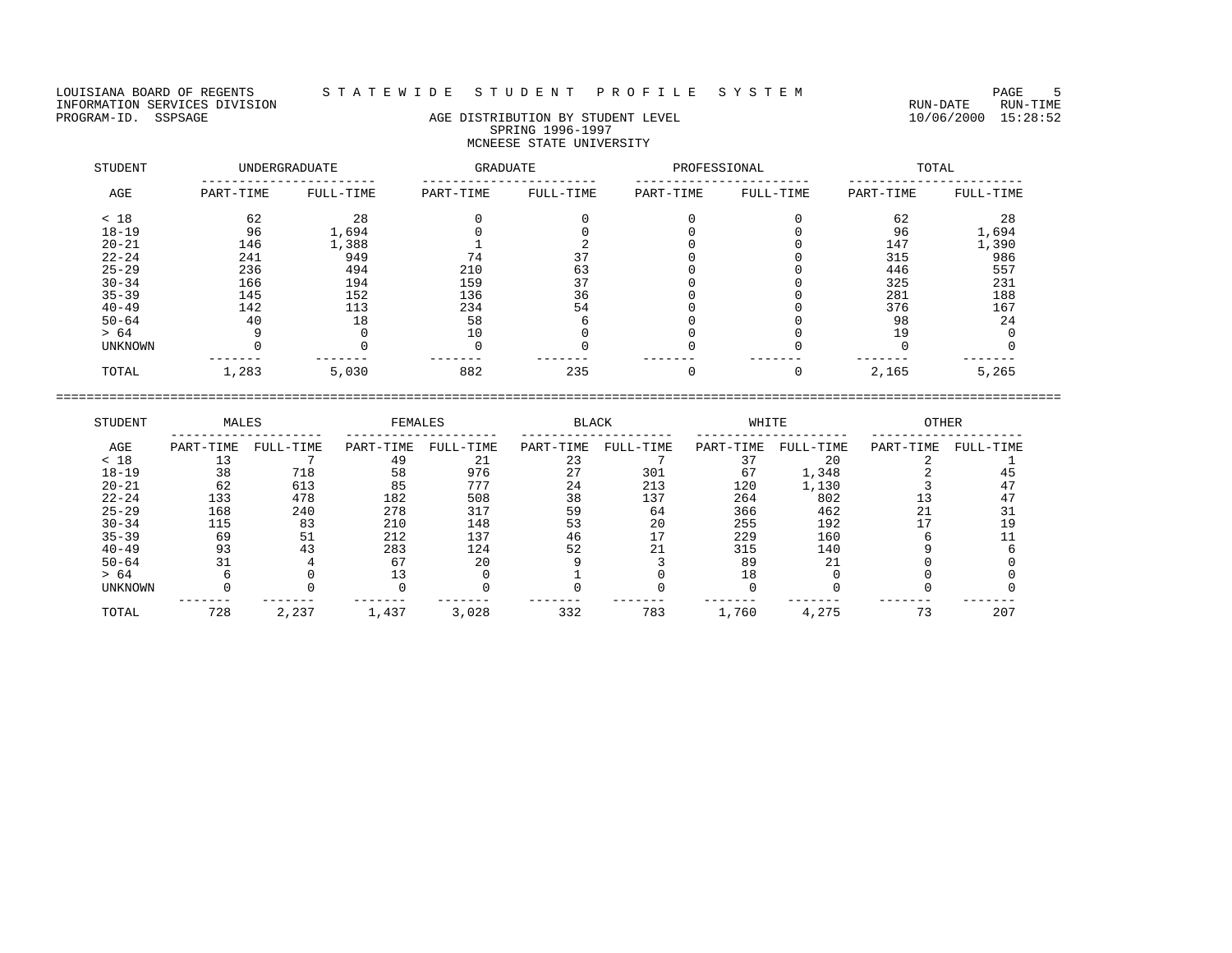## LOUISIANA BOARD OF REGENTS STA TE WIDESTUDE NT PROFILESYSTEM NAGE 6

# PROGRAM-ID. SSPSAGE AGE AGE DISTRIBUTION BY STUDENT LEVEL 10/06/2000 15:28:52 SPRING 1996-1997 NICHOLLS STATE UNIVERSITY

| STUDENT        |           | UNDERGRADUATE | GRADUATE  |           | PROFESSIONAL |           |           | TOTAL     |
|----------------|-----------|---------------|-----------|-----------|--------------|-----------|-----------|-----------|
| AGE            | PART-TIME | FULL-TIME     | PART-TIME | FULL-TIME | PART-TIME    | FULL-TIME | PART-TIME | FULL-TIME |
| < 18           | 12        | 17            |           |           |              |           | 12        |           |
| $18 - 19$      | 90        | 1,809         |           |           |              |           | 90        | 1,809     |
| $20 - 21$      | 147       | 1,173         |           |           |              |           | 149       | 1,174     |
| $22 - 24$      | 256       | 736           | 69        | 51        |              |           | 325       | 787       |
| $25 - 29$      | 259       | 389           | 222       | 46        |              |           | 481       | 435       |
| $30 - 34$      | 178       | 187           | 124       | 24        |              |           | 302       | 211       |
| $35 - 39$      | 157       | 150           | 89        |           |              |           | 246       | 158       |
| $40 - 49$      | 147       | 108           | 136       | 18        |              |           | 283       | 126       |
| $50 - 64$      | 39        | 20            | 39        |           |              |           | 78        | 23        |
| > 64           | 14        |               |           |           |              |           | 21        |           |
| <b>UNKNOWN</b> |           |               |           |           |              |           |           |           |
| TOTAL          | 1,299     | 4,589         | 688       | 151       |              |           | 1,987     | 4,740     |

| STUDENT        | MALES     |           | FEMALES   |           | <b>BLACK</b> |           | WHITE     |           | <b>OTHER</b> |           |
|----------------|-----------|-----------|-----------|-----------|--------------|-----------|-----------|-----------|--------------|-----------|
| AGE            | PART-TIME | FULL-TIME | PART-TIME | FULL-TIME | PART-TIME    | FULL-TIME | PART-TIME | FULL-TIME | PART-TIME    | FULL-TIME |
| < 18           |           |           |           |           |              |           |           |           |              |           |
| $18 - 19$      | 32        | 727       | 58        | 1,082     |              | 349       | 78        | 1,394     |              | 66        |
| $20 - 21$      | 59        | 491       | 90        | 683       |              | 197       | 130       | 898       |              | 79        |
| $22 - 24$      | 127       | 392       | 198       | 395       | 21           | 104       | 283       | 606       | 21           |           |
| $25 - 29$      | 156       | 173       | 325       | 262       |              | 55        | 402       | 318       | 22           | 62        |
| $30 - 34$      | 77        | 57        | 225       | 154       | 55           | 24        | 241       | 167       |              | 20        |
| $35 - 39$      | 55        | 40        | 191       | 118       |              | 22        | 208       | 126       |              | 10        |
| $40 - 49$      | 78        | 35        | 205       | 91        |              | 18        | 236       | 98        |              |           |
| $50 - 64$      | 26        |           | 52        | 19        |              |           | 68        | 18        |              |           |
| > 64           |           |           |           |           |              |           | 20        |           |              |           |
| <b>UNKNOWN</b> |           |           |           |           |              |           |           |           |              |           |
| TOTAL          | 620       | 1,927     | 1,367     | 2,813     | 224          | 773       | 1,677     | 3,637     | 86           | 330       |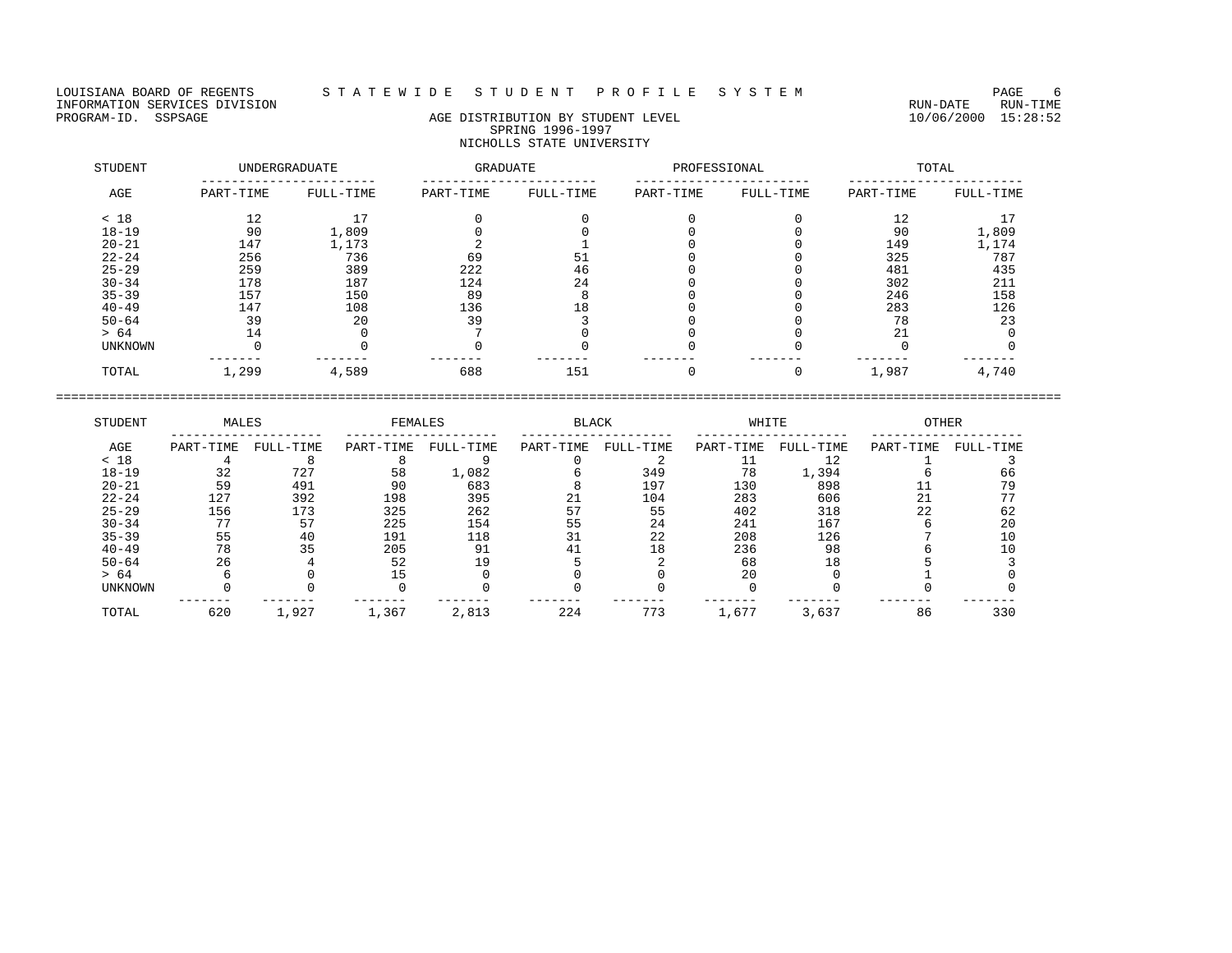LOUISIANA BOARD OF REGENTS STATEWIDE STUDENT PROFILE SYSTEM PAGE 7<br>INFORMATION SERVICES DIVISION INFORMATION SERVICES DIVISION<br>PROGRAM-ID. SSPSAGE DIVISION CONTRECTION AGE DISTRIBUTION BY STUDENT LEVEL PROGRAM-ID. SSPSAGE 10/06/2000 15:28:52

# AGE DISTRIBUTION BY STUDENT LEVEL SPRING 1996-1997 UNIVERSITY OF LA. IN MONROE

| STUDENT   |           | UNDERGRADUATE | GRADUATE  |           | PROFESSIONAL |           |           | TOTAL     |
|-----------|-----------|---------------|-----------|-----------|--------------|-----------|-----------|-----------|
| AGE       | PART-TIME | FULL-TIME     | PART-TIME | FULL-TIME | PART-TIME    | FULL-TIME | PART-TIME | FULL-TIME |
| < 18      | 17        | 24            |           |           |              |           | 17        | 24        |
| $18 - 19$ | 125       | 2,581         |           |           |              |           | 125       | 2,581     |
| $20 - 21$ | 177       | 2,311         |           | 12        |              |           | 177       | 2,323     |
| $22 - 24$ | 283       | 1,687         | 51        | 201       |              |           | 334       | 1,888     |
| $25 - 29$ | 299       | 721           | 170       | 178       |              |           | 469       | 899       |
| $30 - 34$ | 193       | 257           | 119       | 56        |              |           | 312       | 313       |
| $35 - 39$ | 134       | 141           | 92        | 39        |              |           | 226       | 180       |
| $40 - 49$ | 210       | 145           | 205       | 44        |              |           | 415       | 189       |
| $50 - 64$ | 48        | 18            | 74        |           |              |           | 122       | 29        |
| > 64      |           |               |           |           |              |           | 12        |           |
| UNKNOWN   |           |               |           |           |              |           |           |           |
| TOTAL     | 1,495     | 7,886         | 714       | 541       |              |           | 2,209     | 8,427     |

| STUDENT        | MALES     |           | FEMALES   |           | <b>BLACK</b> |           | WHITE     |           | <b>OTHER</b> |           |
|----------------|-----------|-----------|-----------|-----------|--------------|-----------|-----------|-----------|--------------|-----------|
| AGE            | PART-TIME | FULL-TIME | PART-TIME | FULL-TIME | PART-TIME    | FULL-TIME | PART-TIME | FULL-TIME | PART-TIME    | FULL-TIME |
| < 18           |           |           | 12        | 18        |              |           |           | 15        |              |           |
| $18 - 19$      | 41        | 985       | 84        | 1,596     | 42           | 781       | 82        | 1,704     |              | 96        |
| $20 - 21$      | 58        | 952       | 119       | 1,371     | 54           | 519       | 119       | 1,652     |              | 152       |
| $22 - 24$      | 144       | 850       | 190       | 1,038     | 74           | 347       | 244       | 1,382     | 16           | 159       |
| $25 - 29$      | 170       | 456       | 299       | 443       | 111          | 139       | 332       | 639       | 26           | 121       |
| $30 - 34$      | 87        | 102       | 225       | 211       | 80           | 56        | 214       | 227       | 18           | 30        |
| $35 - 39$      | 62        | 63        | 164       | 117       | 58           | 35        | 162       | 131       |              |           |
| $40 - 49$      | 98        | 51        | 317       | 138       | 104          | 36        | 308       | 147       |              |           |
| $50 - 64$      | 36        |           | 86        | 24        | 15           |           | 107       | 26        |              |           |
| > 64           |           |           |           |           |              |           |           |           |              |           |
| <b>UNKNOWN</b> |           |           |           |           |              |           |           |           |              |           |
| TOTAL          | 707       | 3,471     | 1,502     | 4,956     | 538          | 1,920     | 1,595     | 5,924     | 76           | 583       |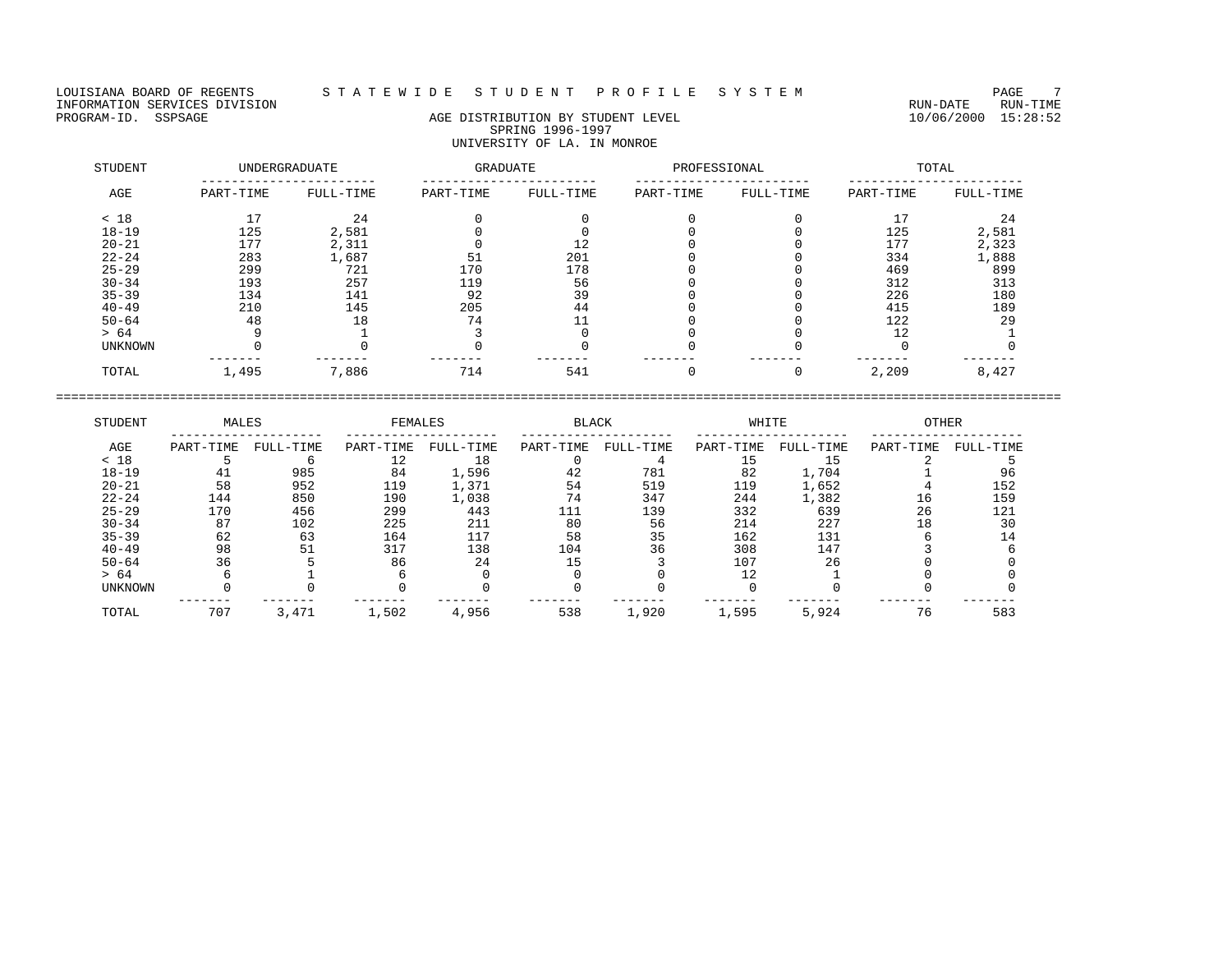LOUISIANA BOARD OF REGENTS STATEWIDE STUDENT PROFILE SYSTEM PAGE 8 PAGE 8<br>INFORMATION SERVICES DIVISION INFORMATION SERVICES DIVISION<br>PROGRAM-ID. SSPSAGE DIVISION CONTRECTION AGE DISTRIBUTION BY STUDENT LEVEL PROGRAM-ID. SSPSAGE 10/06/2000 15:28:52

# AGE DISTRIBUTION BY STUDENT LEVEL SPRING 1996-1997 NORTHWESTERN STATE UNIVERSITY

| STUDENT        |           | UNDERGRADUATE | GRADUATE  |           | PROFESSIONAL |           |           | TOTAL     |
|----------------|-----------|---------------|-----------|-----------|--------------|-----------|-----------|-----------|
| AGE            | PART-TIME | FULL-TIME     | PART-TIME | FULL-TIME | PART-TIME    | FULL-TIME | PART-TIME | FULL-TIME |
| < 18           | 23        | 26            |           |           |              |           | 23        | 26        |
| $18 - 19$      | 165       | 2,014         |           |           |              |           | 165       | 2,014     |
| $20 - 21$      | 236       | 1,604         |           |           |              |           | 237       | 1,606     |
| $22 - 24$      | 348       | 973           | 52        | 74        |              |           | 400       | 1,047     |
| $25 - 29$      | 429       | 533           | 157       | 59        |              |           | 586       | 592       |
| $30 - 34$      | 309       | 255           | 145       | 30        |              |           | 454       | 285       |
| $35 - 39$      | 259       | 174           | 119       | 16        |              |           | 378       | 190       |
| $40 - 49$      | 243       | 172           | 286       | 42        |              |           | 529       | 214       |
| $50 - 64$      | 50        | 21            | 90        |           |              |           | 140       | 32        |
| > 64           | 16        |               |           |           |              |           | 24        |           |
| <b>UNKNOWN</b> |           |               |           |           |              |           |           |           |
| TOTAL          | 2,078     | 5,773         | 858       | 234       |              | 0         | 2,936     | 6,007     |

| STUDENT        | MALES     |           | FEMALES   |           | <b>BLACK</b> |           | WHITE     |           | <b>OTHER</b> |           |
|----------------|-----------|-----------|-----------|-----------|--------------|-----------|-----------|-----------|--------------|-----------|
| AGE            | PART-TIME | FULL-TIME | PART-TIME | FULL-TIME | PART-TIME    | FULL-TIME | PART-TIME | FULL-TIME | PART-TIME    | FULL-TIME |
| < 18           |           |           | 20        | 18        |              |           | 19        | 15        |              |           |
| $18 - 19$      | 48        | 765       | 117       | 1,249     | 34           | 512       | 114       | 1,332     |              | 170       |
| $20 - 21$      | 68        | 669       | 169       | 937       | 48           | 381       | 159       | 1,084     | 30           | 141       |
| $22 - 24$      | 105       | 455       | 295       | 592       | 75           | 248       | 299       | 708       | 26           | 91        |
| $25 - 29$      | 151       | 243       | 435       | 349       | 125          | 127       | 413       | 408       | 48           | 57        |
| $30 - 34$      | 88        | 76        | 366       | 209       | 92           | 59        | 320       | 199       | 42           | 27        |
| $35 - 39$      | 78        | 42        | 300       | 148       | 84           | 32        | 263       | 138       |              | 20        |
| $40 - 49$      | 124       | 58        | 405       | 156       | 103          | 37        | 387       | 159       | 39           | 18        |
| $50 - 64$      | 47        |           | 93        | 24        | 15           |           | 117       | 25        |              |           |
| > 64           |           |           |           |           |              |           | 22        |           |              |           |
| <b>UNKNOWN</b> |           |           |           |           |              |           |           |           |              |           |
| TOTAL          | 718       | 2,325     | 2,218     | 3,682     | 578          | 1,402     | 2,113     | 4,068     | 245          | 537       |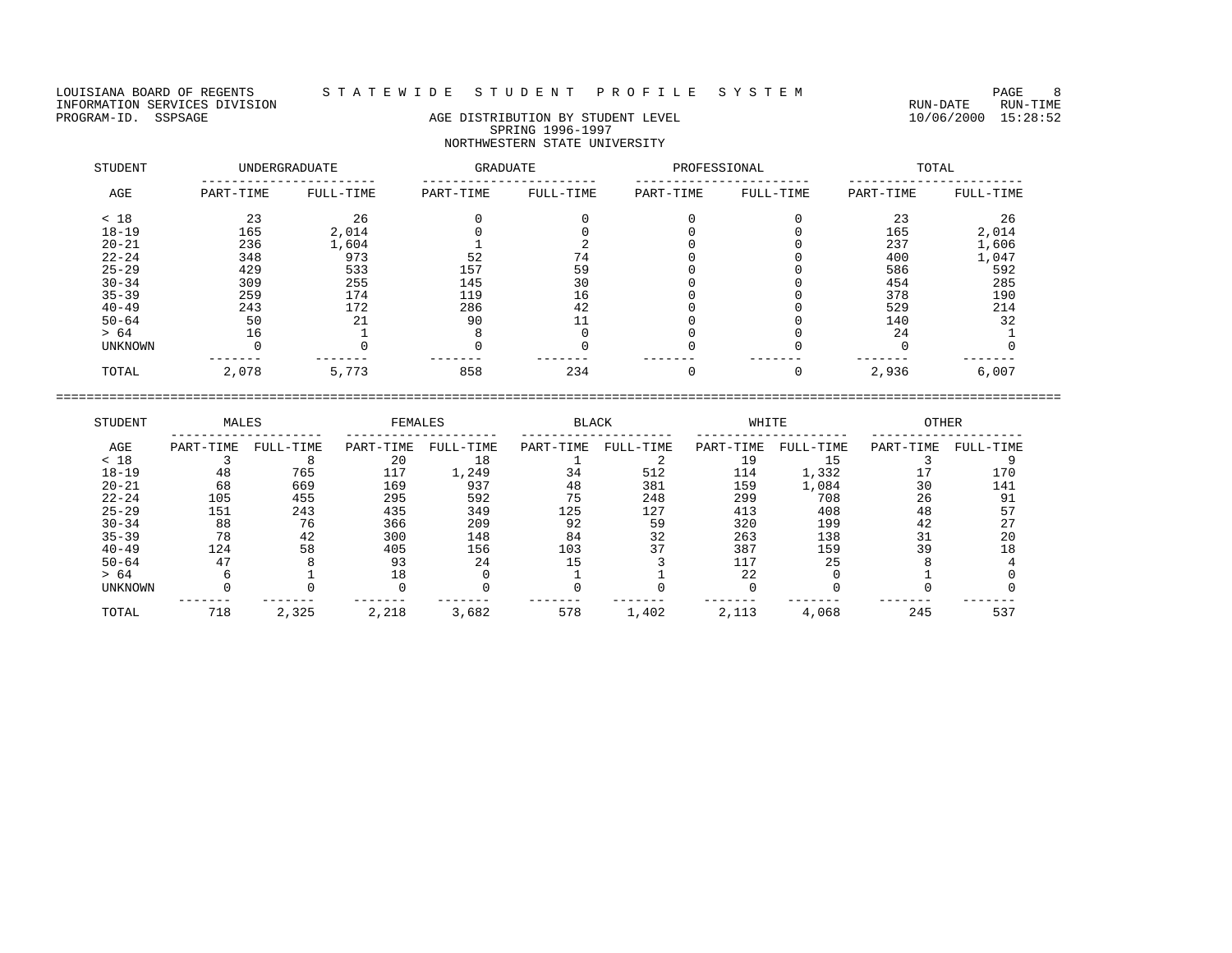LOUISIANA BOARD OF REGENTS STATEWIDE STUDENT PROFILE SYSTEM PAGE 9<br>INFORMATION SERVICES DIVISION INFORMATION SERVICES DIVISION<br>PROGRAM-ID. SSPSAGE DIVISION CONTRECTION AGE DISTRIBUTION BY STUDENT LEVEL PROGRAM-ID. SSPSAGE 10/06/2000 15:28:52

# AGE DISTRIBUTION BY STUDENT LEVEL SPRING 1996-1997 SOUTHEASTERN LA. UNIVERSITY

| STUDENT   |           | UNDERGRADUATE | <b>GRADUATE</b> |           | PROFESSIONAL |           |           | TOTAL     |
|-----------|-----------|---------------|-----------------|-----------|--------------|-----------|-----------|-----------|
| AGE       | PART-TIME | FULL-TIME     | PART-TIME       | FULL-TIME | PART-TIME    | FULL-TIME | PART-TIME | FULL-TIME |
| < 18      | 18        | 42            |                 |           |              |           | 18        | 42        |
| $18 - 19$ | 198       | 3,371         |                 |           |              |           | 198       | 3,371     |
| $20 - 21$ | 377       | 2,687         |                 |           |              |           | 381       | 2,691     |
| $22 - 24$ | 527       | 2,263         | 131             | 96        |              |           | 658       | 2,359     |
| $25 - 29$ | 474       | 1,105         | 290             | 119       |              |           | 764       | 1,224     |
| $30 - 34$ | 233       | 341           | 189             | 45        |              |           | 422       | 386       |
| $35 - 39$ | 166       | 255           | 172             | 31        |              |           | 338       | 286       |
| $40 - 49$ | 185       | 239           | 425             | 33        |              |           | 610       | 272       |
| $50 - 64$ | 47        | 34            | 125             |           |              |           | 172       | 41        |
| > 64      |           |               |                 |           |              |           | 18        |           |
| UNKNOWN   |           |               |                 |           |              |           |           |           |
| TOTAL     | 2,232     | 10,338        | 1,347           | 335       |              |           | 3,579     | 10,673    |

| STUDENT        | MALES     |           | FEMALES   |           | <b>BLACK</b> |           | WHITE     |           | <b>OTHER</b> |           |
|----------------|-----------|-----------|-----------|-----------|--------------|-----------|-----------|-----------|--------------|-----------|
| AGE            | PART-TIME | FULL-TIME | PART-TIME | FULL-TIME | PART-TIME    | FULL-TIME | PART-TIME | FULL-TIME | PART-TIME    | FULL-TIME |
| < 18           |           | 13        | 10        | 29        |              |           |           | 36        |              |           |
| $18 - 19$      | 82        | 1,385     | 116       | 1,986     | 19           | 377       | 176       | 2,913     |              |           |
| $20 - 21$      | 140       | 1,092     | 241       | 1,599     | 39           | 238       | 333       | 2,360     |              | 93        |
| $22 - 24$      | 237       | 1,097     | 421       | 1,262     | 48           | 202       | 592       | 2,066     | 18           | 91        |
| $25 - 29$      | 250       | 570       | 514       | 654       | 82           | 109       | 661       | 1,040     | 21           | 75        |
| $30 - 34$      | 104       | 98        | 318       | 288       | 43           | 45        | 369       | 328       |              |           |
| $35 - 39$      | 72        | 70        | 266       | 216       | 53           | 26        | 277       | 249       |              |           |
| $40 - 49$      | 97        | 74        | 513       | 198       | 66           | 29        | 538       | 235       |              |           |
| $50 - 64$      | 29        |           | 143       | 32        | 15           |           | 154       | 38        |              |           |
| > 64           |           |           |           |           |              |           |           |           |              |           |
| <b>UNKNOWN</b> |           |           |           |           |              |           |           |           |              |           |
| TOTAL          | 1,026     | 4,409     | 2,553     | 6,264     | 369          | 1,031     | 3,132     | 9,266     | 78           | 376       |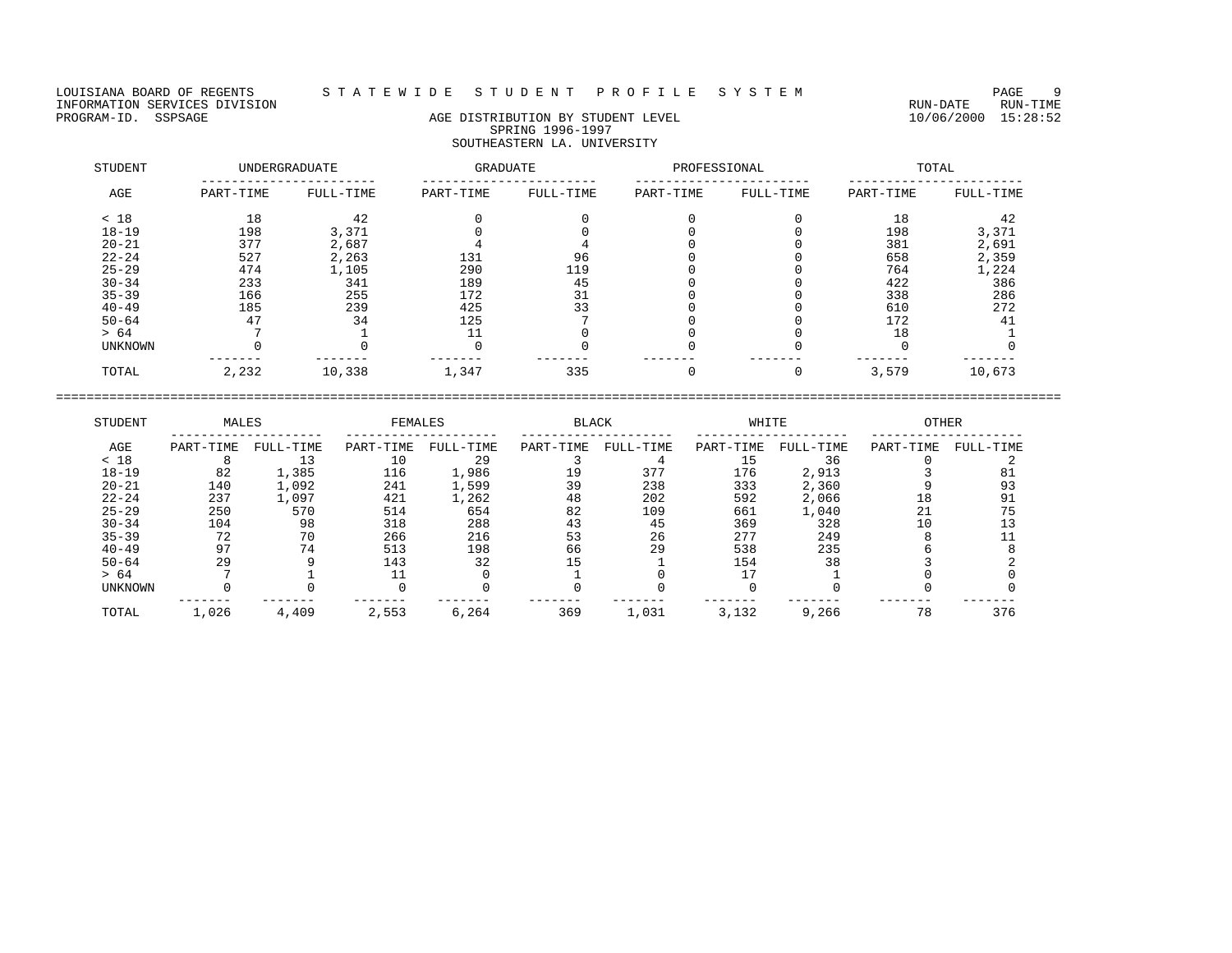LOUISIANA BOARD OF REGENTS STATEWIDE STUDENT PROFILE SYSTEM PAGE 10<br>INFORMATION SERVICES DIVISION INFORMATION SERVICES DIVISION<br>PROGRAM-ID. SSPSAGE DIVISION CONTRECTION AGE DISTRIBUTION BY STUDENT LEVEL PROGRAM-ID. SSPSAGE 10/06/2000 15:28:52

## AGE DISTRIBUTION BY STUDENT LEVEL SPRING 1996-1997 UNIVERSITY OF LA. IN LAFAYETTE

| STUDENT   |           | <b>UNDERGRADUATE</b> | GRADUATE  |           | PROFESSIONAL |           |           | TOTAL     |
|-----------|-----------|----------------------|-----------|-----------|--------------|-----------|-----------|-----------|
| AGE       | PART-TIME | FULL-TIME            | PART-TIME | FULL-TIME | PART-TIME    | FULL-TIME | PART-TIME | FULL-TIME |
| < 18      |           | 33                   |           |           |              |           | 11        | 33        |
| $18 - 19$ | 249       | 3,653                |           |           |              |           | 249       | 3,653     |
| $20 - 21$ | 358       | 3,063                |           | 25        |              |           | 358       | 3,088     |
| $22 - 24$ | 475       | 2,393                | 83        | 222       |              |           | 558       | 2,615     |
| $25 - 29$ | 612       | 1,027                | 195       | 218       |              |           | 807       | 1,245     |
| $30 - 34$ | 325       | 337                  | 131       | 90        |              |           | 456       | 427       |
| $35 - 39$ | 272       | 223                  | 100       | 42        |              |           | 372       | 265       |
| $40 - 49$ | 269       | 185                  | 190       | 64        |              |           | 459       | 249       |
| $50 - 64$ | 150       | 30                   | 60        |           |              |           | 210       | 39        |
| > 64      | 405       |                      | 18        |           |              |           | 423       |           |
| UNKNOWN   |           |                      |           |           |              |           |           |           |
| TOTAL     | 3,126     | 10,944               | 777       | 670       |              | 0         | 3,903     | 11,614    |

| STUDENT        | MALES     |           | FEMALES   |           | <b>BLACK</b> |           | WHITE     |           | <b>OTHER</b> |           |
|----------------|-----------|-----------|-----------|-----------|--------------|-----------|-----------|-----------|--------------|-----------|
| AGE            | PART-TIME | FULL-TIME | PART-TIME | FULL-TIME | PART-TIME    | FULL-TIME | PART-TIME | FULL-TIME | PART-TIME    | FULL-TIME |
| < 18           |           |           |           | 22        |              |           |           |           |              |           |
| $18 - 19$      | 111       | 1,540     | 138       | 2,113     | 44           | 871       | 190       | 2,543     | 15           | 239       |
| $20 - 21$      | 159       | 1,359     | 199       | 1,729     | 89           | 613       | 257       | 2,271     | 12           | 204       |
| $22 - 24$      | 246       | 1,324     | 312       | 1,291     | 95           | 478       | 416       | 1,865     | 47           | 272       |
| $25 - 29$      | 327       | 690       | 480       | 555       | 160          | 197       | 574       | 887       | 73           | 161       |
| $30 - 34$      | 161       | 184       | 295       | 243       | 90           | 53        | 318       | 308       | 48           | 66        |
| $35 - 39$      | 94        | 91        | 278       | 174       | 75           | 29        | 277       | 211       | 20           | 25        |
| $40 - 49$      | 127       | 82        | 332       | 167       | 87           | 37        | 340       | 196       | 32           | 16        |
| $50 - 64$      | 46        | 13        | 164       | 26        | 20           |           | 173       | 32        |              |           |
| > 64           | 83        |           | 340       |           |              |           | 361       |           | 57           |           |
| <b>UNKNOWN</b> |           |           |           |           |              |           |           |           |              |           |
| TOTAL          | 1,358     | 5,294     | 2,545     | 6,320     | 666          | 2,291     | 2,916     | 8,330     | 321          | 993       |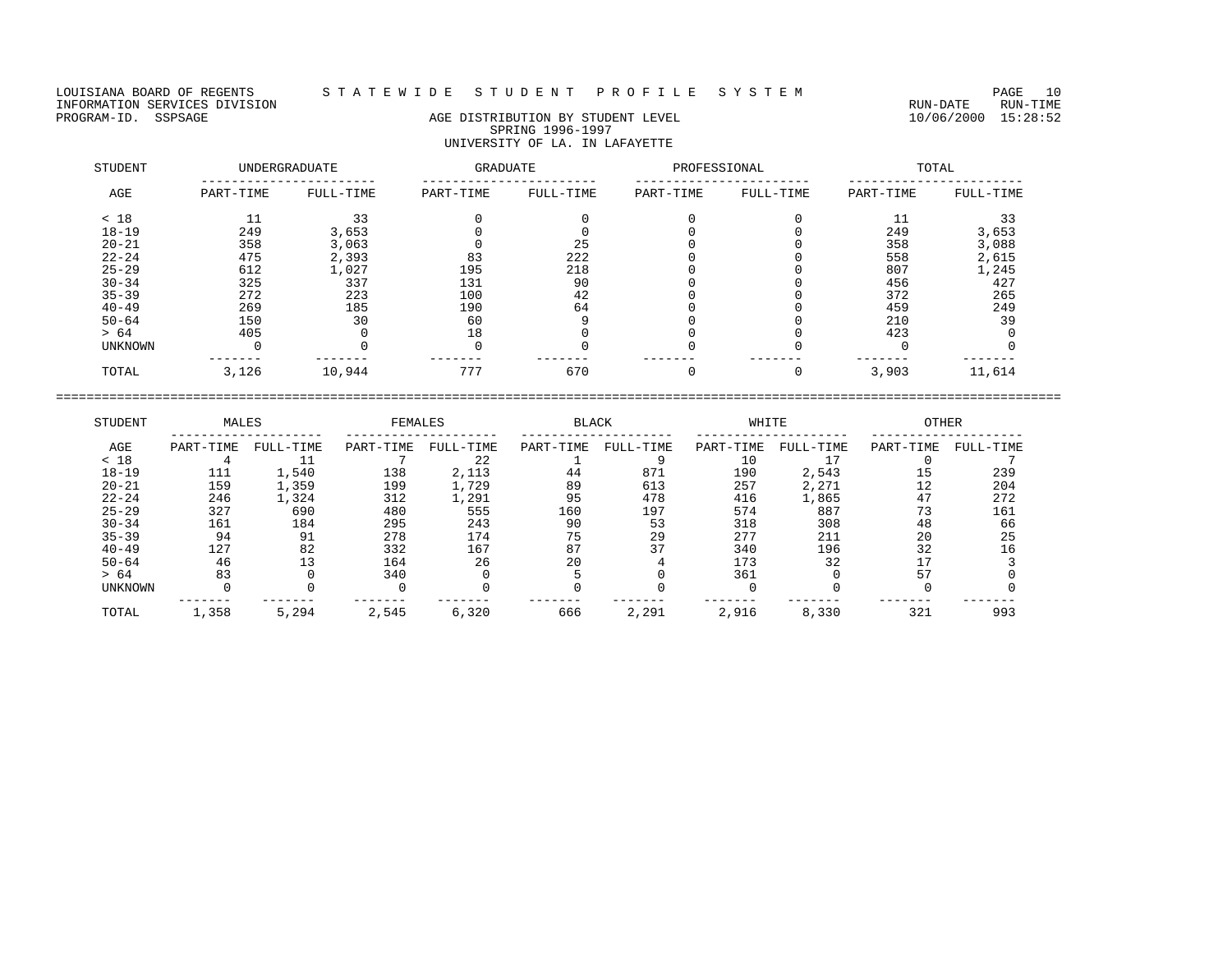## LOUISIANA BOARD OF REGENTS S T A T E W I D E S T U D E N T P R O F I L E S Y S T E M PAGE 11

## PROGRAM-ID. SSPSAGE AGE DISTRIBUTION BY STUDENT LEVEL 10/06/2000 15:28:52 SPRING 1996-1997 L.S.U. AT ALEXANDRIA

| STUDENT        |           | <b>UNDERGRADUATE</b> | GRADUATE  |           | PROFESSIONAL |           |           | TOTAL     |
|----------------|-----------|----------------------|-----------|-----------|--------------|-----------|-----------|-----------|
| AGE            | PART-TIME | FULL-TIME            | PART-TIME | FULL-TIME | PART-TIME    | FULL-TIME | PART-TIME | FULL-TIME |
| < 18           |           |                      |           |           |              |           |           |           |
| $18 - 19$      | 189       | 409                  |           |           |              |           | 189       | 409       |
| $20 - 21$      | 200       | 153                  |           |           |              |           | 200       | 153       |
| $22 - 24$      | 175       | 109                  |           |           |              |           | 175       | 109       |
| $25 - 29$      | 232       | 72                   |           |           |              |           | 232       | 72        |
| $30 - 34$      | 211       | 50                   |           |           |              |           | 211       | 50        |
| $35 - 39$      | 141       | 38                   |           |           |              |           | 141       | 38        |
| $40 - 49$      | 156       | 25                   |           |           |              |           | 156       | 25        |
| $50 - 64$      | 26        |                      |           |           |              |           | 26        |           |
| > 64           |           |                      |           |           |              |           |           |           |
| <b>UNKNOWN</b> |           |                      |           |           |              |           |           |           |
| TOTAL          | 1,342     | 875                  |           |           |              |           | 1,342     | 875       |

| STUDENT        | MALES     |           | FEMALES   |           | <b>BLACK</b> |           | WHITE     |           | <b>OTHER</b> |           |
|----------------|-----------|-----------|-----------|-----------|--------------|-----------|-----------|-----------|--------------|-----------|
| AGE            | PART-TIME | FULL-TIME | PART-TIME | FULL-TIME | PART-TIME    | FULL-TIME | PART-TIME | FULL-TIME | PART-TIME    | FULL-TIME |
| < 18           |           |           |           | 14        |              |           |           | 16        |              |           |
| $18 - 19$      | 64        | 151       | 125       | 258       | 26           | 32        | 161       | 362       |              |           |
| $20 - 21$      | 51        | 47        | 149       | 106       | 36           | 18        | 158       | 127       |              |           |
| $22 - 24$      | 46        | 35        | 129       | 74        | 22           | 16        | 148       | 90        |              |           |
| $25 - 29$      | 59        | 24        | 173       | 48        | 24           |           | 202       | 57        |              |           |
| $30 - 34$      | 41        |           | 170       | 43        | 36           |           | 168       | 41        |              |           |
| $35 - 39$      | 28        |           | 113       |           | 26           |           | 112       | 29        |              |           |
| $40 - 49$      | 27        |           | 129       |           | 28           |           | 123       | 18        |              |           |
| $50 - 64$      |           |           |           |           |              |           |           |           |              |           |
| > 64           |           |           |           |           |              |           |           |           |              |           |
| <b>UNKNOWN</b> |           |           |           |           |              |           |           |           |              |           |
| TOTAL          | 325       | 282       | 1,017     | 593       | 203          | 103       | 1,103     | 741       | 36           |           |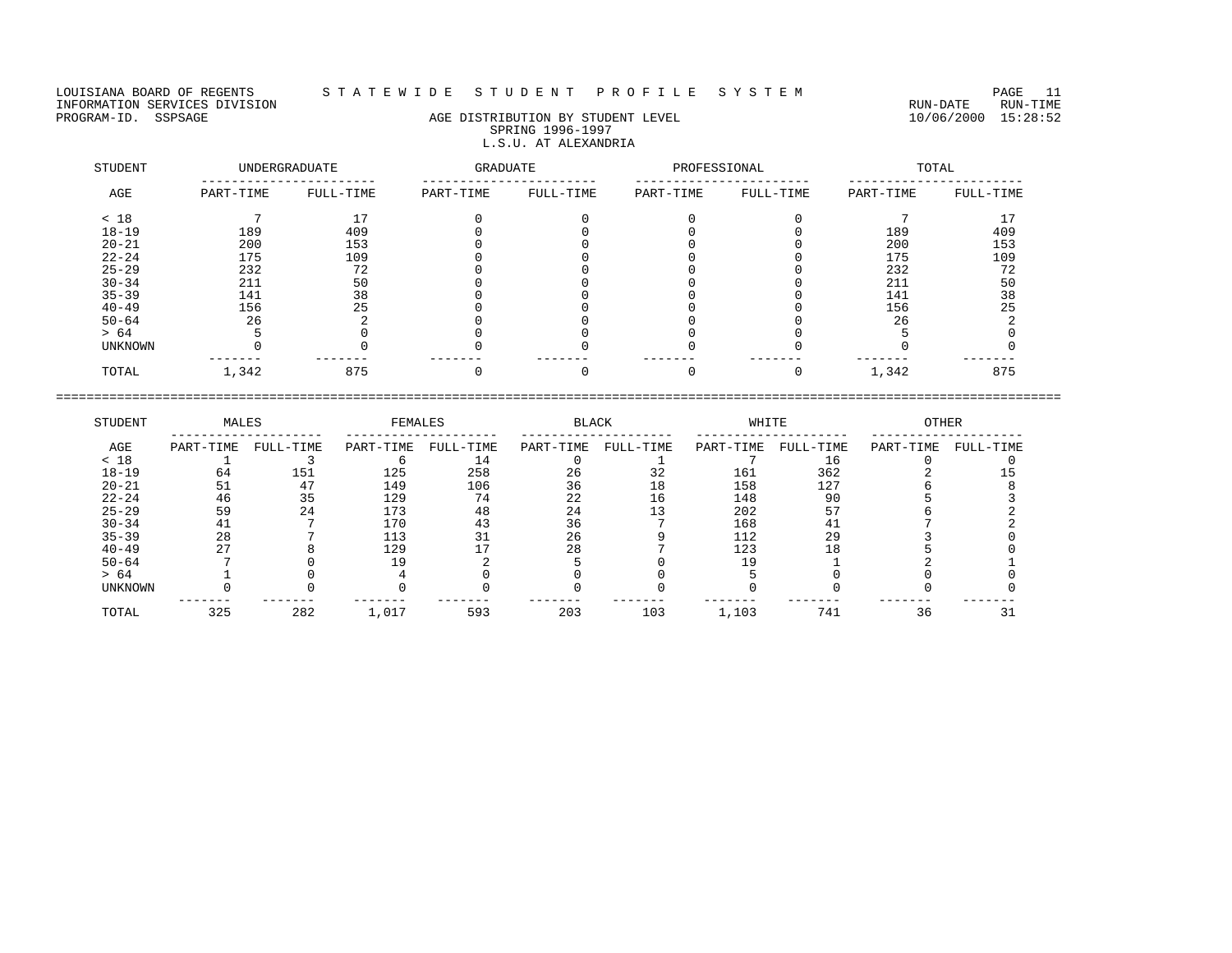LOUISIANA BOARD OF REGENTS STATEWIDE STUDENT PROFILE SYSTEM PAGE 12<br>INFORMATION SERVICES DIVISION INFORMATION SERVICES DIVISION<br>PROGRAM-ID. SSPSAGE RUN-TIME RUN-DATE RUN-TIME RUN-DATE RUN-TIME<br>PROGRAM-ID. SSPSAGE 15:28:52

## AGE DISTRIBUTION BY STUDENT LEVEL SPRING 1996-1997 L.S.U. IN BATON ROUGE

| STUDENT   |           | <b>UNDERGRADUATE</b> | GRADUATE  |           | PROFESSIONAL |           |           | TOTAL     |
|-----------|-----------|----------------------|-----------|-----------|--------------|-----------|-----------|-----------|
| AGE       | PART-TIME | FULL-TIME            | PART-TIME | FULL-TIME | PART-TIME    | FULL-TIME | PART-TIME | FULL-TIME |
| < 18      | 13        | 66                   |           |           |              |           | 13        | 66        |
| $18 - 19$ | 174       | 6,588                |           |           |              |           | 174       | 6,588     |
| $20 - 21$ | 473       | 5,614                |           | 49        |              | 18        | 476       | 5,681     |
| $22 - 24$ | 853       | 2,775                | 196       | 904       |              | 113       | 1,049     | 3,792     |
| $25 - 29$ | 762       | 899                  | 539       | 1,097     |              | 112       | 1,301     | 2,108     |
| $30 - 34$ | 405       | 248                  | 340       | 532       |              | 32        | 745       | 812       |
| $35 - 39$ | 333       | 113                  | 260       | 219       |              | 13        | 593       | 345       |
| $40 - 49$ | 392       | 107                  | 471       | 246       |              |           | 863       | 361       |
| $50 - 64$ | 95        | 14                   | 143       | 48        |              |           | 238       | 62        |
| > 64      | 16        |                      |           |           |              |           | 23        |           |
| UNKNOWN   |           |                      |           |           |              |           |           |           |
| TOTAL     | 3,516     | 16,424               | 1,959     | 3,097     |              | 296       | 5,475     | 19,817    |

| STUDENT        | MALES     |           | FEMALES   |           | <b>BLACK</b> |           | WHITE     |           | <b>OTHER</b> |           |
|----------------|-----------|-----------|-----------|-----------|--------------|-----------|-----------|-----------|--------------|-----------|
| AGE            | PART-TIME | FULL-TIME | PART-TIME | FULL-TIME | PART-TIME    | FULL-TIME | PART-TIME | FULL-TIME | PART-TIME    | FULL-TIME |
| < 18           |           | 25        |           | 41        |              | 12        |           | 32        |              | 22        |
| $18 - 19$      | 87        | 2,898     | 87        | 3,690     |              | 563       | 147       | 5,339     | 18           | 686       |
| $20 - 21$      | 221       | 2,837     | 255       | 2,844     | 66           | 478       | 356       | 4,475     | 54           | 728       |
| $22 - 24$      | 544       | 2,162     | 505       | 1,630     | 123          | 286       | 814       | 2,817     | 112          | 689       |
| $25 - 29$      | 631       | 1,219     | 670       | 889       | 134          | 164       | 1,028     | 1,417     | 139          | 527       |
| $30 - 34$      | 360       | 506       | 385       | 306       | 76           | 46        | 555       | 472       | 114          | 294       |
| $35 - 39$      | 260       | 200       | 333       | 145       | 53           | 25        | 450       | 219       | 90           | 101       |
| $40 - 49$      | 320       | 144       | 543       | 217       | 86           | 24        | 694       | 280       | 83           | 57        |
| $50 - 64$      | 63        | 21        | 175       | 41        | 15           |           | 207       | 50        | 16           |           |
| > 64           |           |           | 14        |           |              |           | 21        |           |              |           |
| <b>UNKNOWN</b> |           |           |           |           |              |           |           |           |              |           |
| TOTAL          | 2,499     | 10,014    | 2,976     | 9,803     | 563          | 1,605     | 4,283     | 15,103    | 629          | 3,109     |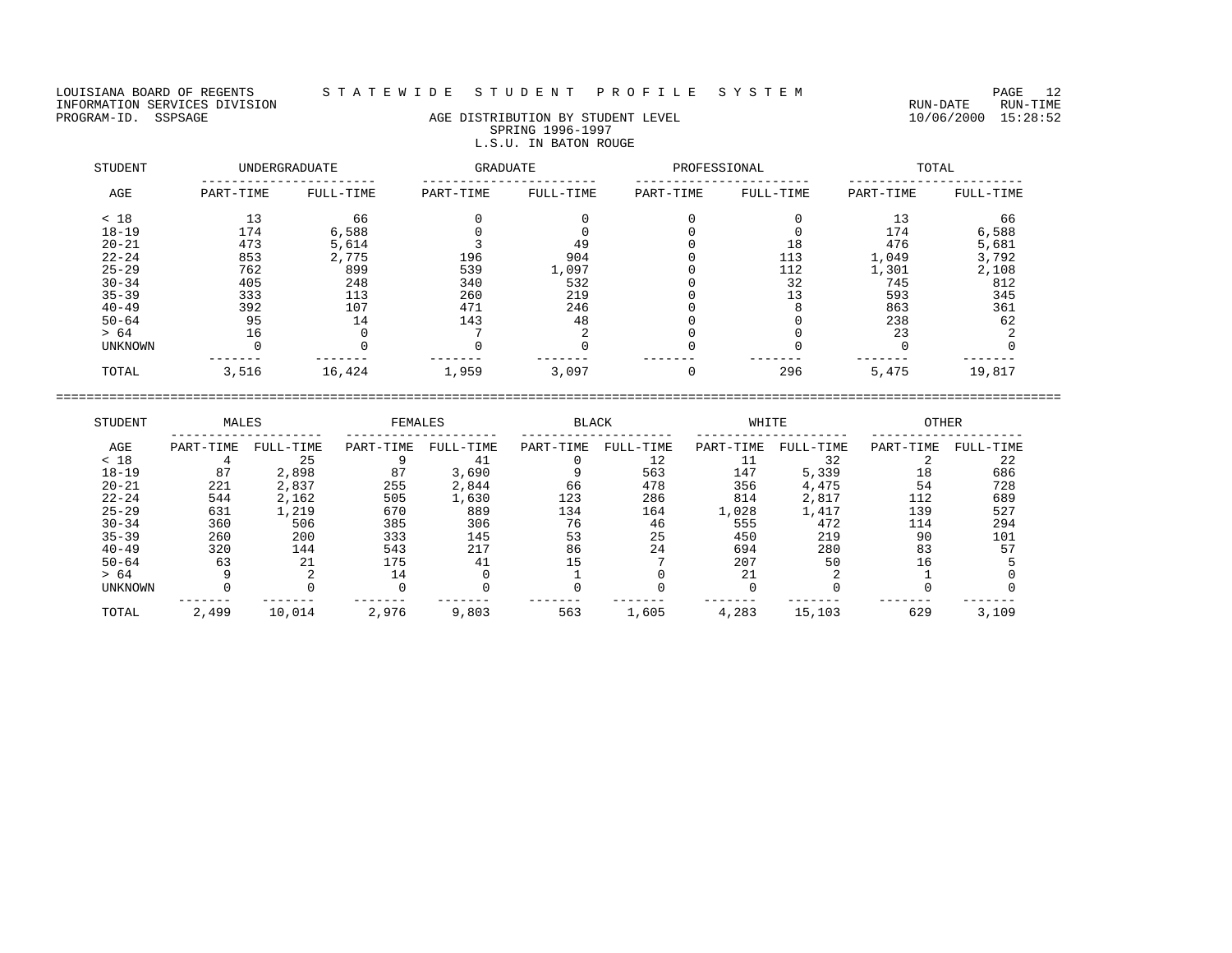LOUISIANA BOARD OF REGENTS STATEWIDE STUDENT PROFILE SYSTEM PAGE 13<br>INFORMATION SERVICES DIVISION INFORMATION SERVICES DIVISION<br>PROGRAM-ID. SSPSAGE RUN-TIME RUN-DATE RUN-TIME RUN-DATE RUN-TIME

## AGE DISTRIBUTION BY STUDENT LEVEL SPRING 1996-1997 L.S.U. AT EUNICE

| STUDENT   |           | UNDERGRADUATE | <b>GRADUATE</b> |           | PROFESSIONAL |           |           | TOTAL     |
|-----------|-----------|---------------|-----------------|-----------|--------------|-----------|-----------|-----------|
| AGE       | PART-TIME | FULL-TIME     | PART-TIME       | FULL-TIME | PART-TIME    | FULL-TIME | PART-TIME | FULL-TIME |
| < 18      |           | 13            |                 |           |              |           |           | ่ 1 3     |
| $18 - 19$ | 102       | 644           |                 |           |              |           | 102       | 644       |
| $20 - 21$ | 101       | 289           |                 |           |              |           | 101       | 289       |
| $22 - 24$ | 132       | 138           |                 |           |              |           | 132       | 138       |
| $25 - 29$ | 191       | 96            |                 |           |              |           | 191       | 96        |
| $30 - 34$ | 176       | 75            |                 |           |              |           | 176       | 75        |
| $35 - 39$ | 147       | 53            |                 |           |              |           | 147       | 53        |
| $40 - 49$ | 155       | 46            |                 |           |              |           | 155       | 46        |
| $50 - 64$ | 62        |               |                 |           |              |           | 62        |           |
| > 64      | 64        |               |                 |           |              |           | 64        |           |
| UNKNOWN   |           |               |                 |           |              |           |           |           |
| TOTAL     | 1,141     | 1,357         |                 |           |              |           | 1,141     | 1,357     |

| STUDENT        | MALES     |           | FEMALES   |           | <b>BLACK</b> |           | WHITE     |           | <b>OTHER</b> |           |
|----------------|-----------|-----------|-----------|-----------|--------------|-----------|-----------|-----------|--------------|-----------|
| AGE            | PART-TIME | FULL-TIME | PART-TIME | FULL-TIME | PART-TIME    | FULL-TIME | PART-TIME | FULL-TIME | PART-TIME    | FULL-TIME |
| < 18           |           |           |           |           |              |           |           |           |              |           |
| $18 - 19$      | 34        | 223       | 68        | 421       | L 9          | 80        | 83        | 562       |              |           |
| $20 - 21$      | 27        | 105       | 74        | 184       | 14           | 54        | 86        | 234       |              |           |
| $22 - 24$      | 44        | 54        | 88        | 84        | 20           | 23        | 111       |           |              |           |
| $25 - 29$      | 75        |           | 116       | 65        | 40           | 12        | 146       | 81        |              |           |
| $30 - 34$      | 81        |           | 95        | 60        | 54           | 12        | 119       | 61        |              |           |
| $35 - 39$      | 44        |           | 103       | 46        | 40           |           | 101       | 44        |              |           |
| $40 - 49$      | 54        |           | 101       | 34        | 38           |           | 113       | 32        |              |           |
| $50 - 64$      |           |           | 50        |           |              |           | 56        |           |              |           |
| > 64           |           |           | 60        |           |              |           | 62        |           |              |           |
| <b>UNKNOWN</b> |           |           |           |           |              |           |           |           |              |           |
| TOTAL          | 377       | 453       | 764       | 904       | 229          | 204       | 888       | 1,137     | 24           | 16        |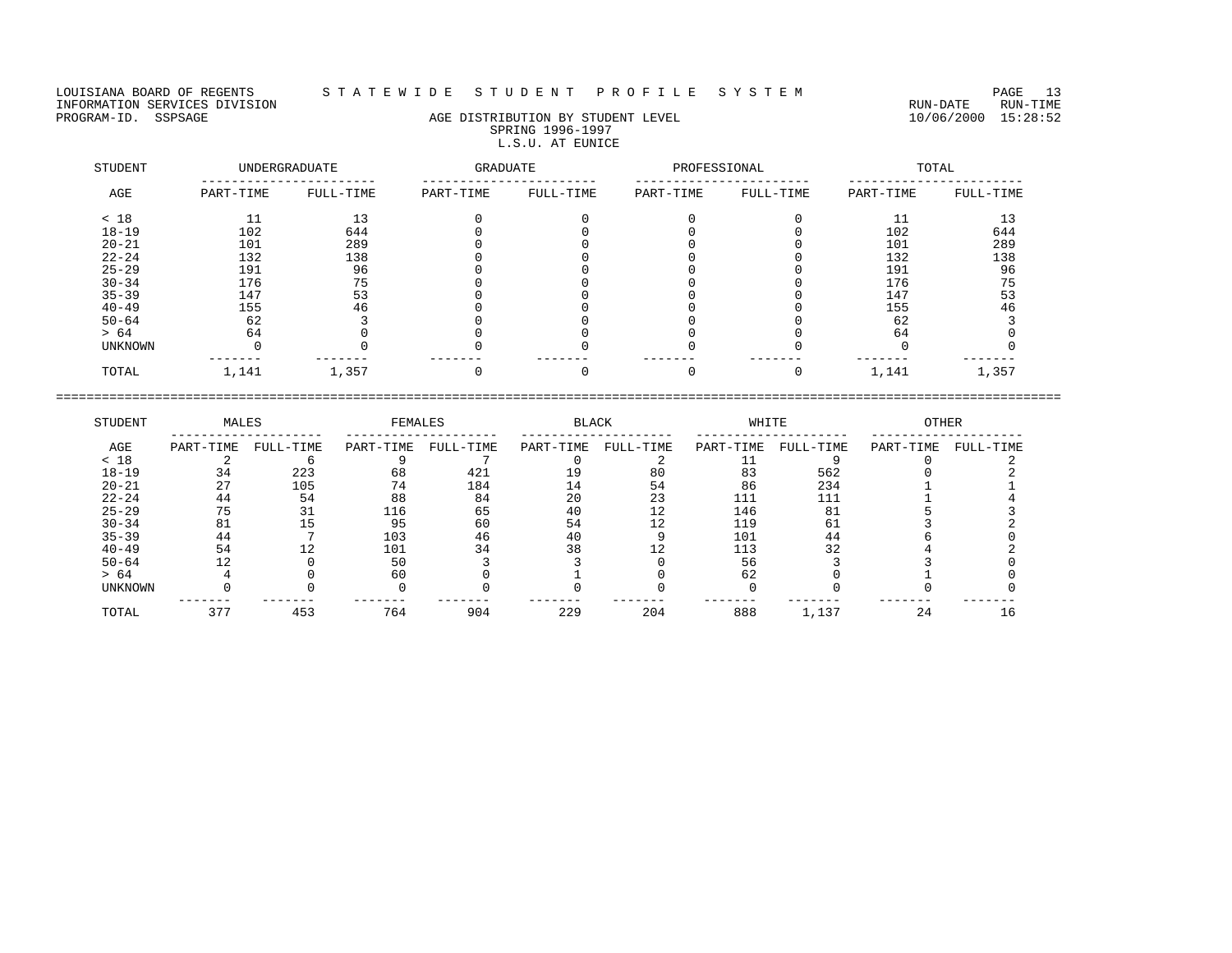## LOUISIANA BOARD OF REGENTS S T A T E W I D E S T U D E N T P R O F I L E S Y S T E M PAGE 14

# PROGRAM-ID. SSPSAGE AGE AGE DISTRIBUTION BY STUDENT LEVEL 10/06/2000 15:28:52 SPRING 1996-1997 L.S.U. IN SHREVEPORT

| STUDENT        |           | <b>UNDERGRADUATE</b> | GRADUATE  |           | PROFESSIONAL |           |           | TOTAL     |
|----------------|-----------|----------------------|-----------|-----------|--------------|-----------|-----------|-----------|
| AGE            | PART-TIME | FULL-TIME            | PART-TIME | FULL-TIME | PART-TIME    | FULL-TIME | PART-TIME | FULL-TIME |
| < 18           |           |                      |           |           |              |           |           |           |
| $18 - 19$      | 112       | 512                  |           |           |              |           | 112       | 512       |
| $20 - 21$      | 153       | 414                  |           |           |              |           | 154       | 416       |
| $22 - 24$      | 249       | 412                  | 59        | 30        |              |           | 308       | 442       |
| $25 - 29$      | 295       | 231                  | 124       | 29        |              |           | 419       | 260       |
| $30 - 34$      | 165       | 74                   | 91        | 10        |              |           | 256       | 84        |
| $35 - 39$      | 142       | 65                   | 107       | 13        |              |           | 249       | 78        |
| $40 - 49$      | 187       | 64                   | 182       | 19        |              |           | 369       | 83        |
| $50 - 64$      | 31        | 17                   | 49        |           |              |           | 80        | 20        |
| > 64           | 10        |                      |           |           |              |           |           |           |
| <b>UNKNOWN</b> |           |                      |           |           |              |           |           |           |
| TOTAL          | 1,350     | 1,799                | 620       | 108       |              |           | 1,970     | 1,907     |

| STUDENT        | MALES     |           | FEMALES   |           | <b>BLACK</b> |           | WHITE     |           | <b>OTHER</b> |           |
|----------------|-----------|-----------|-----------|-----------|--------------|-----------|-----------|-----------|--------------|-----------|
| AGE            | PART-TIME | FULL-TIME | PART-TIME | FULL-TIME | PART-TIME    | FULL-TIME | PART-TIME | FULL-TIME | PART-TIME    | FULL-TIME |
| < 18           |           |           |           |           |              |           |           |           |              |           |
| $18 - 19$      | 50        | 187       | 62        | 325       | 22           | 92        | 86        | 389       |              |           |
| $20 - 21$      | 62        | 181       | 92        | 235       | 25           | 42        | 124       | 353       |              |           |
| $22 - 24$      | 128       | 192       | 180       | 250       | 49           | 54        | 245       | 364       |              | 24        |
| $25 - 29$      | 185       | 112       | 234       | 148       | 61           | 33        | 337       | 214       |              |           |
| $30 - 34$      | 103       | 35        | 153       | 49        |              | 14        | 196       | 69        |              |           |
| $35 - 39$      | 85        | 27        | 164       | 51        |              |           | 196       | 62        |              |           |
| $40 - 49$      | 102       | 26        | 267       | 57        |              |           | 289       | 75        |              |           |
| $50 - 64$      | 26        |           | 54        |           |              |           | 69        |           |              |           |
| > 64           |           |           |           |           |              |           |           |           |              |           |
| <b>UNKNOWN</b> |           |           |           |           |              |           |           |           |              |           |
| TOTAL          | 752       | 771       | 1,218     | 1,136     | 345          | 253       | 1,563     | 1,553     | 62           | 101       |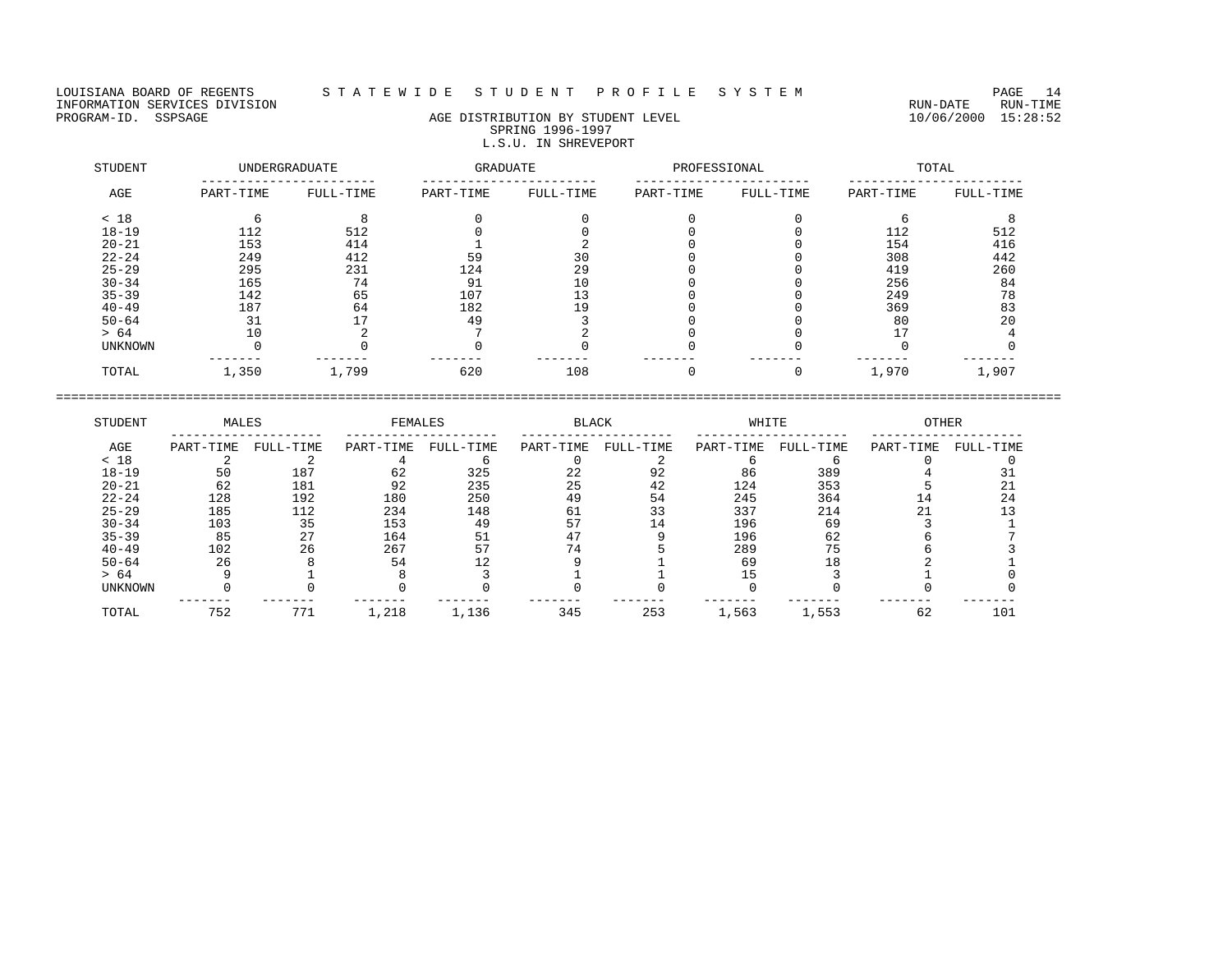## LOUISIANA BOARD OF REGENTS S T A T E W I D E S T U D E N T P R O F I L E S Y S T E M PAGE 15

## PROGRAM-ID. SSPSAGE AGE DISTRIBUTION BY STUDENT LEVEL 10/06/2000 15:28:52 SPRING 1996-1997 UNIVERSITY OF NEW ORLEANS

| STUDENT        |           | UNDERGRADUATE | GRADUATE  |           | PROFESSIONAL |           |           | TOTAL     |
|----------------|-----------|---------------|-----------|-----------|--------------|-----------|-----------|-----------|
| AGE            | PART-TIME | FULL-TIME     | PART-TIME | FULL-TIME | PART-TIME    | FULL-TIME | PART-TIME | FULL-TIME |
| < 18           | 51        | 39            |           |           |              |           | 51        | 39        |
| $18 - 19$      | 227       | 2,260         |           |           |              |           | 227       | 2,260     |
| $20 - 21$      | 387       | 1,916         |           |           |              |           | 391       | 1,929     |
| $22 - 24$      | 632       | 1,560         | 258       | 285       |              |           | 890       | 1,845     |
| $25 - 29$      | 887       | 938           | 761       | 456       |              |           | 1,648     | 1,394     |
| $30 - 34$      | 511       | 293           | 455       | 201       |              |           | 966       | 494       |
| $35 - 39$      | 324       | 180           | 320       | 104       |              |           | 644       | 284       |
| $40 - 49$      | 388       | 150           | 612       | 129       |              |           | 1,000     | 279       |
| $50 - 64$      | 101       | 23            | 178       | 39        |              |           | 279       | 62        |
| > 64           | 77        | h             | 80        |           |              |           | 157       | 10        |
| <b>UNKNOWN</b> |           |               |           |           |              |           |           |           |
| TOTAL          | 3,585     | 7,365         | 2,668     | 1,231     |              |           | 6,253     | 8,596     |

| STUDENT        | MALES     |           | FEMALES   |           | <b>BLACK</b> |           | WHITE     |           | <b>OTHER</b> |           |
|----------------|-----------|-----------|-----------|-----------|--------------|-----------|-----------|-----------|--------------|-----------|
| AGE            | PART-TIME | FULL-TIME | PART-TIME | FULL-TIME | PART-TIME    | FULL-TIME | PART-TIME | FULL-TIME | PART-TIME    | FULL-TIME |
| < 18           | 10        | 18        | 41        | 21        |              | 10        | 35        | 16        |              |           |
| $18 - 19$      | 109       | 931       | 118       | 1,329     | 56           | 558       | 124       | 1,273     | 47           | 429       |
| $20 - 21$      | 148       | 826       | 243       | 1,103     | 97           | 352       | 221       | 1,191     | 73           | 386       |
| $22 - 24$      | 351       | 890       | 539       | 955       | 141          | 268       | 615       | 1,142     | 134          | 435       |
| $25 - 29$      | 709       | 753       | 939       | 641       | 259          | 187       | 1,150     | 850       | 239          | 357       |
| $30 - 34$      | 413       | 264       | 553       | 230       | 150          | 63        | 671       | 302       | 145          | 129       |
| $35 - 39$      | 274       | 113       | 370       | 171       | 110          | 39        | 453       | 184       | 81           | 61        |
| $40 - 49$      | 325       | 91        | 675       | 188       | 164          | 31        | 755       | 197       | 81           | 51        |
| $50 - 64$      | 77        | 28        | 202       | 34        | 39           |           | 210       | 43        | 30           |           |
| > 64           | 66        |           | 91        |           |              |           | 135       |           | 15           |           |
| <b>UNKNOWN</b> |           |           |           |           |              |           |           |           |              |           |
| TOTAL          | 2,482     | 3,920     | 3,771     | 4,676     | 1,032        | 1,514     | 4,369     | 5,206     | 852          | 1,876     |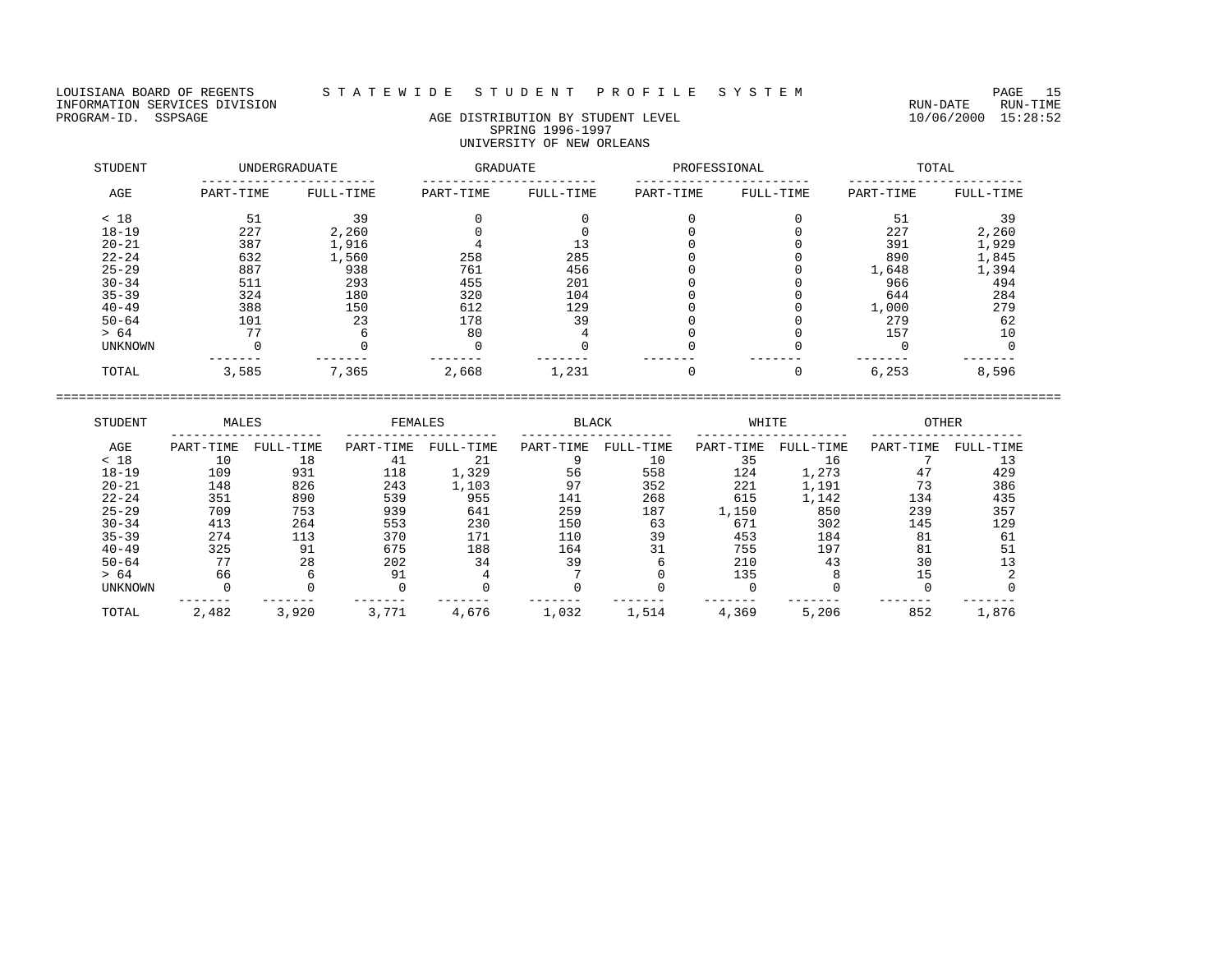LOUISIANA BOARD OF REGENTS STATEWIDE STUDENT PROFILE SYSTEM PAGE 16<br>INFORMATION SERVICES DIVISION INFORMATION SERVICES DIVISION<br>PROGRAM-ID. SSPSAGE DIVISION CONTRECTION AGE DISTRIBUTION BY STUDENT LEVEL PROGRAM-ID. SSPSAGE 10/06/2000 15:28:52

## AGE DISTRIBUTION BY STUDENT LEVEL SPRING 1996-1997 L.S.U. LAW CENTER

| STUDENT   |           | UNDERGRADUATE | GRADUATE  |           | PROFESSIONAL |           |           | TOTAL     |
|-----------|-----------|---------------|-----------|-----------|--------------|-----------|-----------|-----------|
| AGE       | PART-TIME | FULL-TIME     | PART-TIME | FULL-TIME | PART-TIME    | FULL-TIME | PART-TIME | FULL-TIME |
| < 18      |           |               |           |           |              |           |           |           |
| $18 - 19$ |           |               |           |           |              |           |           |           |
| $20 - 21$ |           |               |           |           |              |           |           |           |
| $22 - 24$ |           |               |           |           |              | 301       |           | 301       |
| $25 - 29$ |           |               |           |           |              | 220       |           | 220       |
| $30 - 34$ |           |               |           |           |              | 37        |           | つワ        |
| $35 - 39$ |           |               |           |           |              | 22        |           | 22        |
| $40 - 49$ |           |               |           |           |              | 18        |           |           |
| $50 - 64$ |           |               |           |           |              |           |           |           |
| > 64      |           |               |           |           |              |           |           |           |
| UNKNOWN   |           |               |           |           |              |           |           |           |
| TOTAL     |           |               |           |           |              | 599       |           | 599       |

| STUDENT        | MALES     |           | FEMALES   |           | <b>BLACK</b> |           | WHITE     |           | <b>OTHER</b> |           |
|----------------|-----------|-----------|-----------|-----------|--------------|-----------|-----------|-----------|--------------|-----------|
| AGE            | PART-TIME | FULL-TIME | PART-TIME | FULL-TIME | PART-TIME    | FULL-TIME | PART-TIME | FULL-TIME | PART-TIME    | FULL-TIME |
| < 18           |           |           |           |           |              |           |           |           |              |           |
| $18 - 19$      |           |           |           |           |              |           |           |           |              |           |
| $20 - 21$      |           |           |           |           |              |           |           |           |              |           |
| $22 - 24$      |           | 150       |           | 151       |              |           |           | 279       |              |           |
| $25 - 29$      |           | 137       |           |           |              |           |           | 197       |              |           |
| $30 - 34$      |           | 26        |           |           |              |           |           | 29        |              |           |
| $35 - 39$      |           |           |           |           |              |           |           |           |              |           |
| $40 - 49$      |           |           |           |           |              |           |           |           |              |           |
| $50 - 64$      |           |           |           |           |              |           |           |           |              |           |
| > 64           |           |           |           |           |              |           |           |           |              |           |
| <b>UNKNOWN</b> |           |           |           |           |              |           |           |           |              |           |
| TOTAL          |           | 329       |           | 270       |              |           |           | 540       |              | 28        |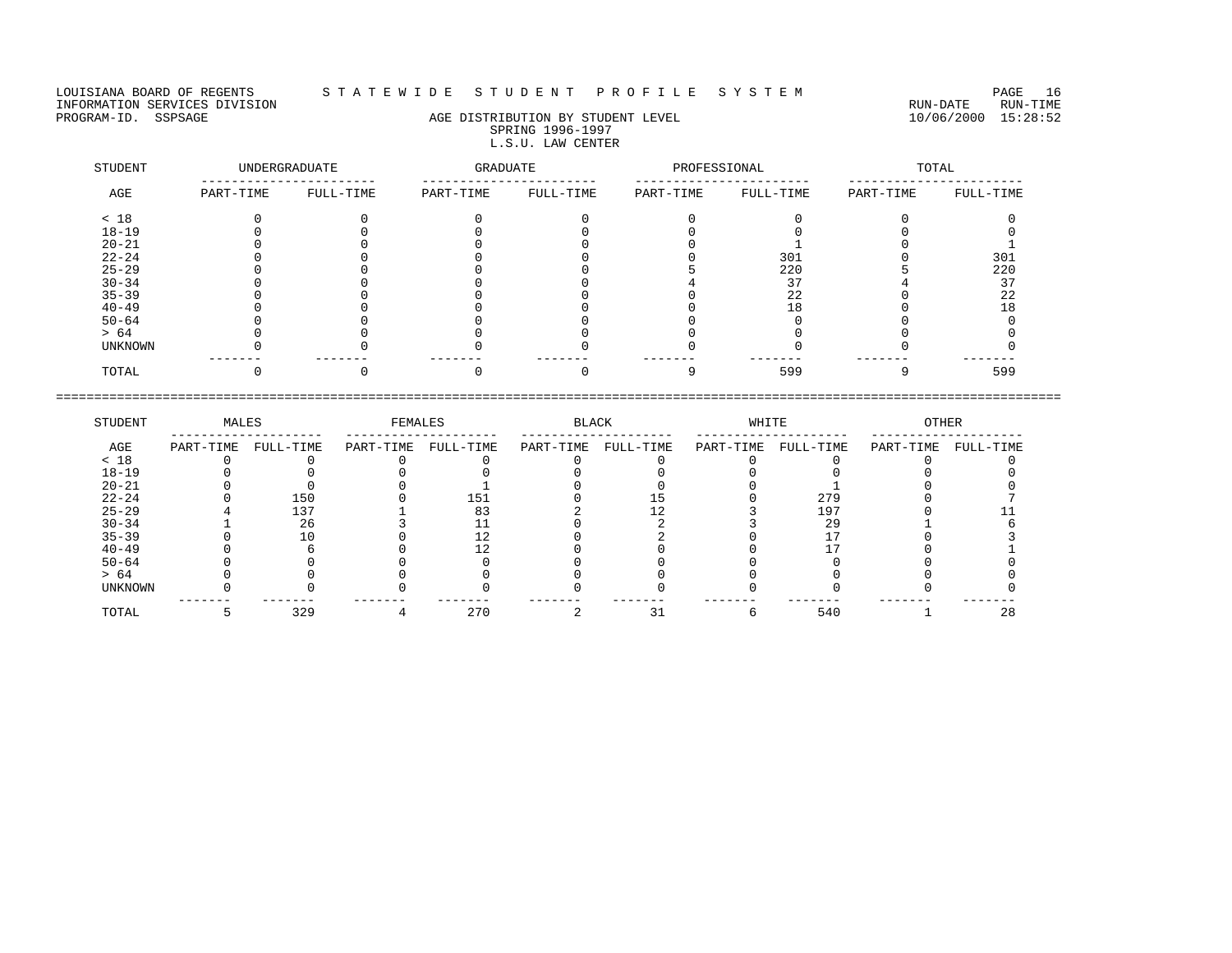LOUISIANA BOARD OF REGENTS STATEWIDE STUDENT PROFILE SYSTEM PAGE 17<br>INFORMATION SERVICES DIVISION INFORMATION SERVICES DIVISION<br>PROGRAM-ID. SSPSAGE DIVISION CONTRECTION AGE DISTRIBUTION BY STUDENT LEVEL PROGRAM-ID. SSPSAGE 10/06/2000 15:28:52

# AGE DISTRIBUTION BY STUDENT LEVEL SPRING 1996-1997 SOUTHERN U. IN BATON ROUGE

| STUDENT        |           | <b>UNDERGRADUATE</b> | GRADUATE  |           | PROFESSIONAL |           |           | TOTAL     |
|----------------|-----------|----------------------|-----------|-----------|--------------|-----------|-----------|-----------|
| AGE            | PART-TIME | FULL-TIME            | PART-TIME | FULL-TIME | PART-TIME    | FULL-TIME | PART-TIME | FULL-TIME |
| < 18           |           | 39                   |           |           |              |           |           | 40        |
| $18 - 19$      | 49        | 2,658                |           |           |              |           | 50        | 2,658     |
| $20 - 21$      | 121       | 2,048                |           |           |              |           | 122       | 2,052     |
| $22 - 24$      | 216       | 1,511                | 68        | 140       |              | 86        | 284       | 1,737     |
| $25 - 29$      | 148       | 595                  | 222       | 154       |              | 172       | 370       | 921       |
| $30 - 34$      | 70        | 178                  | 136       | 56        |              | 40        | 206       | 274       |
| $35 - 39$      | 57        | 95                   | 136       | 32        |              | 11        | 193       | 138       |
| $40 - 49$      | 58        | 98                   | 185       | 41        |              | 13        | 243       | 152       |
| $50 - 64$      |           | 11                   | 43        | 10        |              |           | 56        | 23        |
| > 64           |           |                      |           |           |              |           |           |           |
| <b>UNKNOWN</b> |           |                      |           |           |              |           |           |           |
| TOTAL          | 732       | 7,237                | 794       | 437       |              | 325       | 1,526     | 7,999     |

| STUDENT        | MALES     |           | FEMALES   |           | <b>BLACK</b> |           | WHITE     |           | <b>OTHER</b> |           |
|----------------|-----------|-----------|-----------|-----------|--------------|-----------|-----------|-----------|--------------|-----------|
| AGE            | PART-TIME | FULL-TIME | PART-TIME | FULL-TIME | PART-TIME    | FULL-TIME | PART-TIME | FULL-TIME | PART-TIME    | FULL-TIME |
| < 18           |           |           |           | 32        |              | 39        |           |           |              |           |
| $18 - 19$      | 21        | 1,083     | 29        | 1,575     | 43           | 2,636     |           |           |              |           |
| $20 - 21$      | 64        | 848       | 58        | 1,204     | 104          | 2,004     |           | 26        |              | 22        |
| $22 - 24$      | 134       | 809       | 150       | 928       | 237          | 1,649     | 41        | 48        |              | 40        |
| $25 - 29$      | 121       | 435       | 249       | 486       | 327          | 795       | 32        | 90        |              | 36        |
| $30 - 34$      | 55        | 100       | 151       | 174       | 171          | 227       | 24        | 30        |              |           |
| $35 - 39$      | 39        | 33        | 154       | 105       | 169          | 123       | 16        |           |              |           |
| $40 - 49$      | 50        | 32        | 193       | 120       | 196          | 126       | 44        | 23        |              |           |
| $50 - 64$      | 19        |           |           | 19        | 42           | 18        |           |           |              |           |
| > 64           |           |           |           |           |              |           |           |           |              |           |
| <b>UNKNOWN</b> |           |           |           |           |              |           |           |           |              |           |
| TOTAL          | 503       | 3,355     | 1,023     | 4,644     | 1,289        | 7,621     | 193       | 246       | 44           | 132       |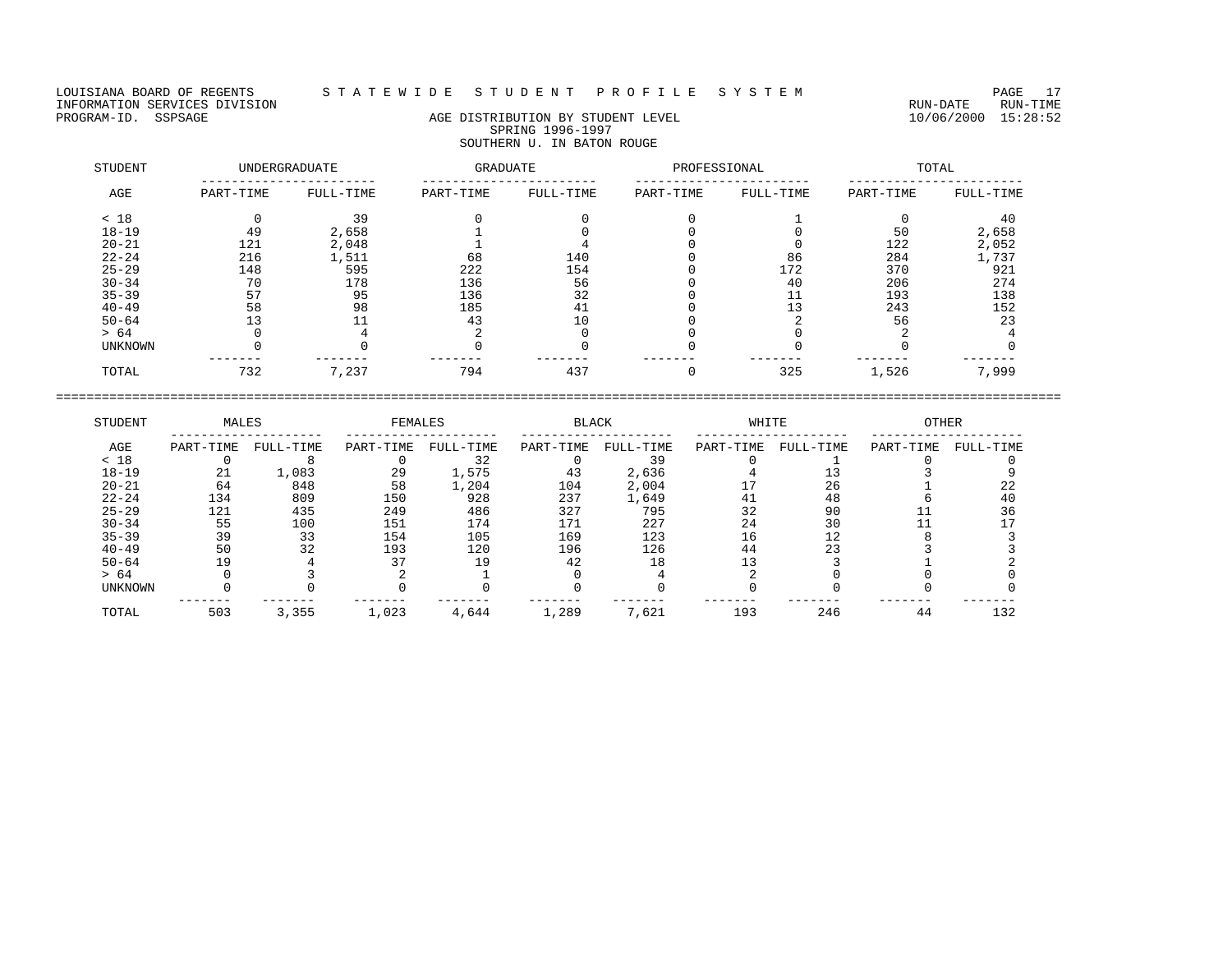## LOUISIANA BOARD OF REGENTS S T A T E W I D E S T U D E N T P R O F I L E S Y S T E M PAGE 18

# PROGRAM-ID. SSPSAGE AGE DISTRIBUTION BY STUDENT LEVEL 10/06/2000 15:28:52 SPRING 1996-1997 SOUTHERN U. IN NEW ORLEANS

| STUDENT   |           | <b>UNDERGRADUATE</b> | GRADUATE  |           | PROFESSIONAL |           |           | TOTAL     |
|-----------|-----------|----------------------|-----------|-----------|--------------|-----------|-----------|-----------|
| AGE       | PART-TIME | FULL-TIME            | PART-TIME | FULL-TIME | PART-TIME    | FULL-TIME | PART-TIME | FULL-TIME |
| < 18      |           | 10                   |           |           |              |           |           | 10        |
| $18 - 19$ | 54        | 553                  |           |           |              |           | 54        | 553       |
| $20 - 21$ | 62        | 607                  |           |           |              |           | 62        | 607       |
| $22 - 24$ | 110       | 744                  |           | 28        |              |           | 118       | 772       |
| $25 - 29$ | 237       | 599                  | 32        | 57        |              |           | 269       | 656       |
| $30 - 34$ | 160       | 270                  | 20        | 30        |              |           | 180       | 300       |
| $35 - 39$ | 95        | 146                  | 23        | 26        |              |           | 118       | 172       |
| $40 - 49$ | 151       | 218                  | 19        | 42        |              |           | 170       | 260       |
| $50 - 64$ | 43        | 50                   |           | 12        |              |           | 46        | 62        |
| > 64      |           |                      |           |           |              |           |           |           |
| UNKNOWN   |           |                      |           |           |              |           |           |           |
| TOTAL     | 918       | 3,199                | 105       | 195       |              |           | 1,023     | 3,394     |

| STUDENT        | MALES     |           | FEMALES   |           | <b>BLACK</b> |           | WHITE     |           | <b>OTHER</b> |           |
|----------------|-----------|-----------|-----------|-----------|--------------|-----------|-----------|-----------|--------------|-----------|
| AGE            | PART-TIME | FULL-TIME | PART-TIME | FULL-TIME | PART-TIME    | FULL-TIME | PART-TIME | FULL-TIME | PART-TIME    | FULL-TIME |
| < 18           |           |           |           |           |              | 10        |           |           |              |           |
| $18 - 19$      | 30        | 196       | 24        | 357       | 51           | 541       |           |           |              |           |
| $20 - 21$      | 25        | 220       |           | 387       |              | 588       |           |           |              |           |
| $22 - 24$      | 43        | 269       |           | 503       | 112          | 715       |           |           |              |           |
| $25 - 29$      | 105       | 245       | 164       | 411       | 241          | 591       | 20        |           |              | 24        |
| $30 - 34$      | 62        | 70        | 118       | 230       | 161          | 263       | 12        | 30        |              |           |
| $35 - 39$      | 34        | 52        | 84        | 120       | 104          | 145       |           | 18        |              |           |
| $40 - 49$      | 35        | 58        | 135       | 202       | 145          | 227       | 18        | 28        |              |           |
| $50 - 64$      |           | ıб        | 33        | 46        | 39           | 55        |           |           |              |           |
| > 64           |           |           |           |           |              |           |           |           |              |           |
| <b>UNKNOWN</b> |           |           |           |           |              |           |           |           |              |           |
| TOTAL          | 352       | 1,128     | 671       | 2,266     | 913          | 3,137     |           | 141       | 39           | 116       |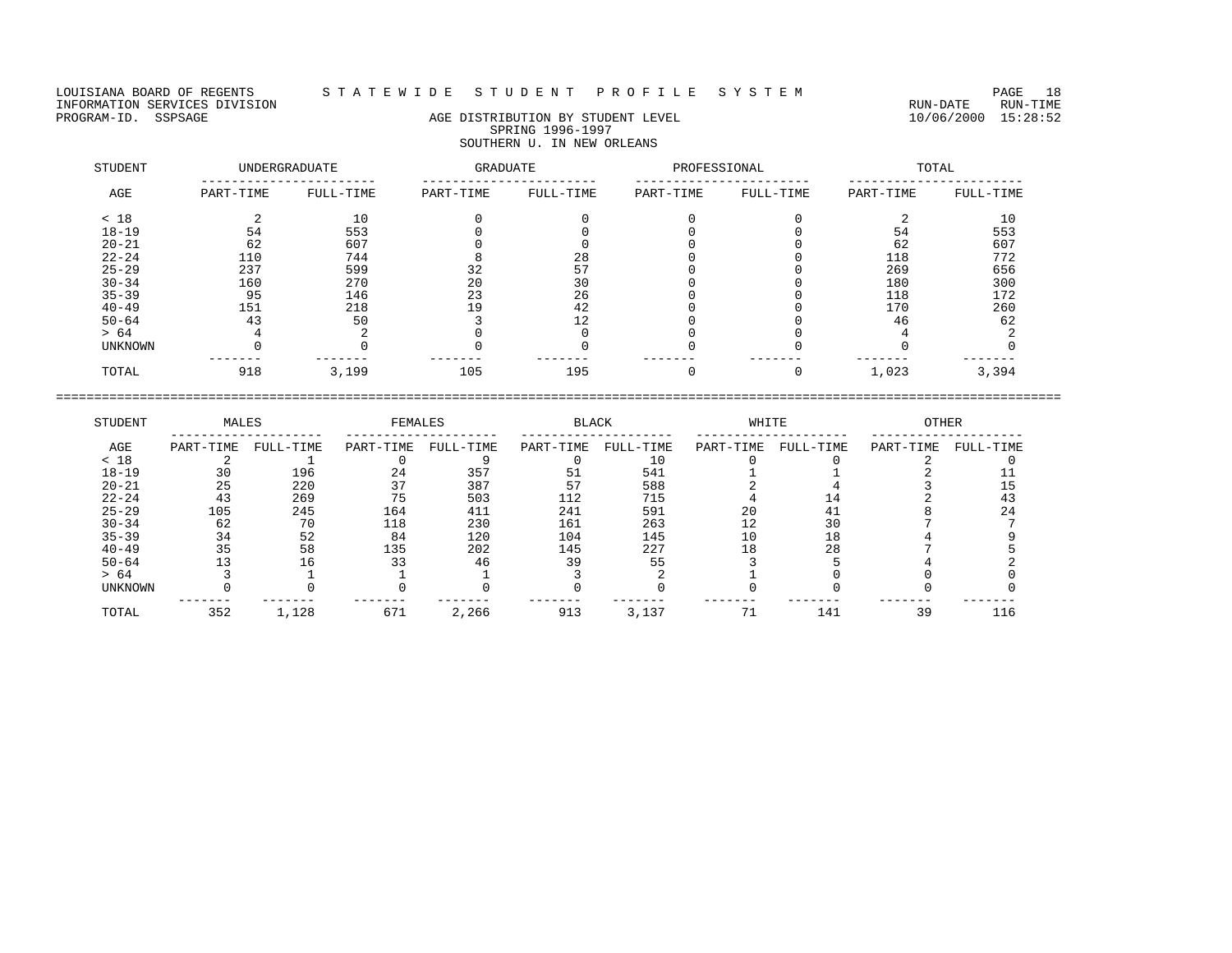LOUISIANA BOARD OF REGENTS S T A T E W I D E S T U D E N T P R O F I L E S Y S T E M PAGE 19 INFORMATION SERVICES DIVISION<br>PROGRAM-ID. SSPSAGE DIVISION CONTRECTION AGE DISTRIBUTION BY STUDENT LEVEL PROGRAM-ID. SSPSAGE 10/06/2000 15:28:52

# AGE DISTRIBUTION BY STUDENT LEVEL SPRING 1996-1997 SOUTHERN U. IN SHREVEPORT

| STUDENT<br>UNDERGRADUATE |           |           | GRADUATE  |           | PROFESSIONAL |           | TOTAL     |           |  |
|--------------------------|-----------|-----------|-----------|-----------|--------------|-----------|-----------|-----------|--|
| AGE                      | PART-TIME | FULL-TIME | PART-TIME | FULL-TIME | PART-TIME    | FULL-TIME | PART-TIME | FULL-TIME |  |
| < 18                     |           | 11        |           |           |              |           |           |           |  |
| $18 - 19$                | 18        | 315       |           |           |              |           | 18        | 315       |  |
| $20 - 21$                | 41        | 240       |           |           |              |           | 41        | 240       |  |
| $22 - 24$                | 48        | 146       |           |           |              |           | 48        | 146       |  |
| $25 - 29$                | 72        | 84        |           |           |              |           | 72        | 84        |  |
| $30 - 34$                | 56        | 69        |           |           |              |           | 56        | 69        |  |
| $35 - 39$                | 47        | 46        |           |           |              |           | 47        | 46        |  |
| $40 - 49$                | 62        | 45        |           |           |              |           | 62        | 45        |  |
| $50 - 64$                |           |           |           |           |              |           |           |           |  |
| > 64                     |           |           |           |           |              |           |           |           |  |
| <b>UNKNOWN</b>           |           |           |           |           |              |           |           |           |  |
| TOTAL                    | 352       | 966       |           |           |              |           | 352       | 966       |  |

| STUDENT        | MALES     |           | FEMALES   |           |           | <b>BLACK</b> |           | WHITE     |           | <b>OTHER</b> |  |
|----------------|-----------|-----------|-----------|-----------|-----------|--------------|-----------|-----------|-----------|--------------|--|
| AGE            | PART-TIME | FULL-TIME | PART-TIME | FULL-TIME | PART-TIME | FULL-TIME    | PART-TIME | FULL-TIME | PART-TIME | FULL-TIME    |  |
| < 18           |           |           |           |           |           |              |           |           |           |              |  |
| $18 - 19$      | 10        | 105       |           | 210       |           | 311          |           |           |           |              |  |
| $20 - 21$      |           | 84        | 29        | 156       | 36        | 236          |           |           |           |              |  |
| $22 - 24$      | 20        | 36        | 28        | 110       | 32        | 137          |           |           |           |              |  |
| $25 - 29$      | 25        | 19        |           | 65        |           | 77           |           |           |           |              |  |
| $30 - 34$      |           | 1 ೧       | 44        |           |           | 62           |           |           |           |              |  |
| $35 - 39$      |           |           | 42        |           |           | 40           |           |           |           |              |  |
| $40 - 49$      |           |           | 46        |           | 49        |              |           |           |           |              |  |
| $50 - 64$      |           |           |           |           |           |              |           |           |           |              |  |
| > 64           |           |           |           |           |           |              |           |           |           |              |  |
| <b>UNKNOWN</b> |           |           |           |           |           |              |           |           |           |              |  |
| TOTAL          | 102       | 287       | 250       | 679       | 283       | 919          | 66        | 44        |           |              |  |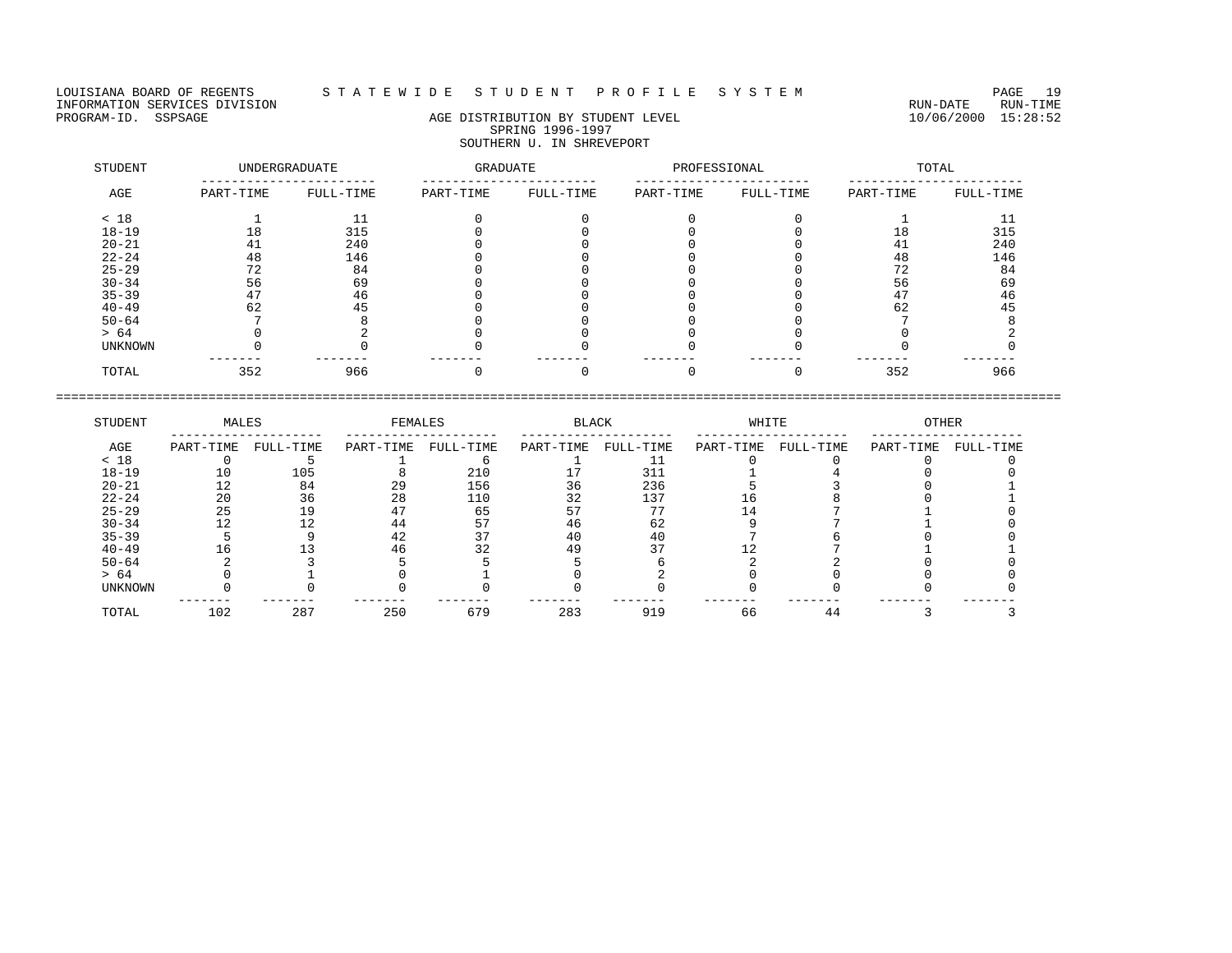LOUISIANA BOARD OF REGENTS STATEWIDE STUDENT PROFILE SYSTEM PAGE 20<br>INFORMATION SERVICES DIVISION INFORMATION SERVICES DIVISION<br>PROGRAM-ID. SSPSAGE DIVISION CONTRECTION AGE DISTRIBUTION BY STUDENT LEVEL PROGRAM-ID. SSPSAGE 10/06/2000 15:28:52

# AGE DISTRIBUTION BY STUDENT LEVEL SPRING 1996-1997 U. OF LOUISIANA SYSTEM TOTALS

| STUDENT   | <b>UNDERGRADUATE</b> |           | GRADUATE  |           | PROFESSIONAL |           | TOTAL     |           |  |
|-----------|----------------------|-----------|-----------|-----------|--------------|-----------|-----------|-----------|--|
| AGE       | PART-TIME            | FULL-TIME | PART-TIME | FULL-TIME | PART-TIME    | FULL-TIME | PART-TIME | FULL-TIME |  |
| < 18      | 422                  | 262       |           |           |              |           | 422       | 262       |  |
| $18 - 19$ | 1,758                | 20,588    |           |           |              |           | 1,758     | 20,588    |  |
| $20 - 21$ | 2,792                | 17,634    | 10        | 64        |              |           | 2,802     | 17,698    |  |
| $22 - 24$ | 3,891                | 12,599    | 529       | 1,023     |              |           | 4,420     | 13,622    |  |
| $25 - 29$ | 4,397                | 5,973     | 1,424     | 970       |              |           | 5,821     | 6,943     |  |
| $30 - 34$ | 2,857                | 2,261     | 979       | 398       |              |           | 3,836     | 2,659     |  |
| $35 - 39$ | 2,265                | 1,611     | 806       | 228       |              |           | 3,071     | 1,839     |  |
| $40 - 49$ | 2,495                | 1,444     | 1,677     | 352       |              |           | 4,172     | 1,796     |  |
| $50 - 64$ | 781                  | 233       | 500       | 69        |              |           | 1,281     | 302       |  |
| > 64      | 1,095                |           | 60        |           |              |           | 1,155     |           |  |
| UNKNOWN   |                      |           |           |           |              |           |           |           |  |
| TOTAL     | 22,761               | 62,615    | 5,985     | 3,105     |              |           | 28,746    | 65,720    |  |

| STUDENT        | MALES     |           | FEMALES   |           | <b>BLACK</b> |           | WHITE     |           | <b>OTHER</b> |           |
|----------------|-----------|-----------|-----------|-----------|--------------|-----------|-----------|-----------|--------------|-----------|
| AGE            | PART-TIME | FULL-TIME | PART-TIME | FULL-TIME | PART-TIME    | FULL-TIME | PART-TIME | FULL-TIME | PART-TIME    | FULL-TIME |
| < 18           | 125       | 95        | 297       | 167       | 154          | 59        | 237       | 157       | 31           | 46        |
| $18 - 19$      | 691       | 8,506     | 1,067     | 12,082    | 496          | 5,727     | 1,130     | 13,878    | 132          | 983       |
| $20 - 21$      | 1,092     | 7,629     | 1,710     | 10,069    | 682          | 4,873     | 1,884     | 11,791    | 236          | 1,034     |
| $22 - 24$      | 1,736     | 6,554     | 2,684     | 7,068     | 914          | 3,532     | 3,156     | 8,980     | 350          | 1,110     |
| $25 - 29$      | 2,125     | 3,312     | 3,696     | 3,631     | 1,274        | 1,562     | 4,067     | 4,581     | 480          | 800       |
| $30 - 34$      | 1,228     | 891       | 2,608     | 1,768     | 920          | 571       | 2,597     | 1,787     | 319          | 301       |
| $35 - 39$      | 887       | 540       | 2,184     | 1,299     | 729          | 344       | 2,155     | 1,312     | 187          | 183       |
| $40 - 49$      | 1,139     | 532       | 3,033     | 1,264     | 926          | 363       | 3,002     | 1,307     | 244          | 126       |
| $50 - 64$      | 385       | 81        | 896       | 221       | 174          | 42        | 1,021     | 233       | 86           | 27        |
| > 64           | 294       |           | 861       |           | 42           |           | 1,036     |           | 77           |           |
| <b>UNKNOWN</b> |           |           | 6         |           |              |           |           |           |              |           |
| TOTAL          | 9,704     | 28,147    | 19,042    | 37,573    | 6,312        | 17,076    | 20,290    | 44,034    | 2,144        | 4,610     |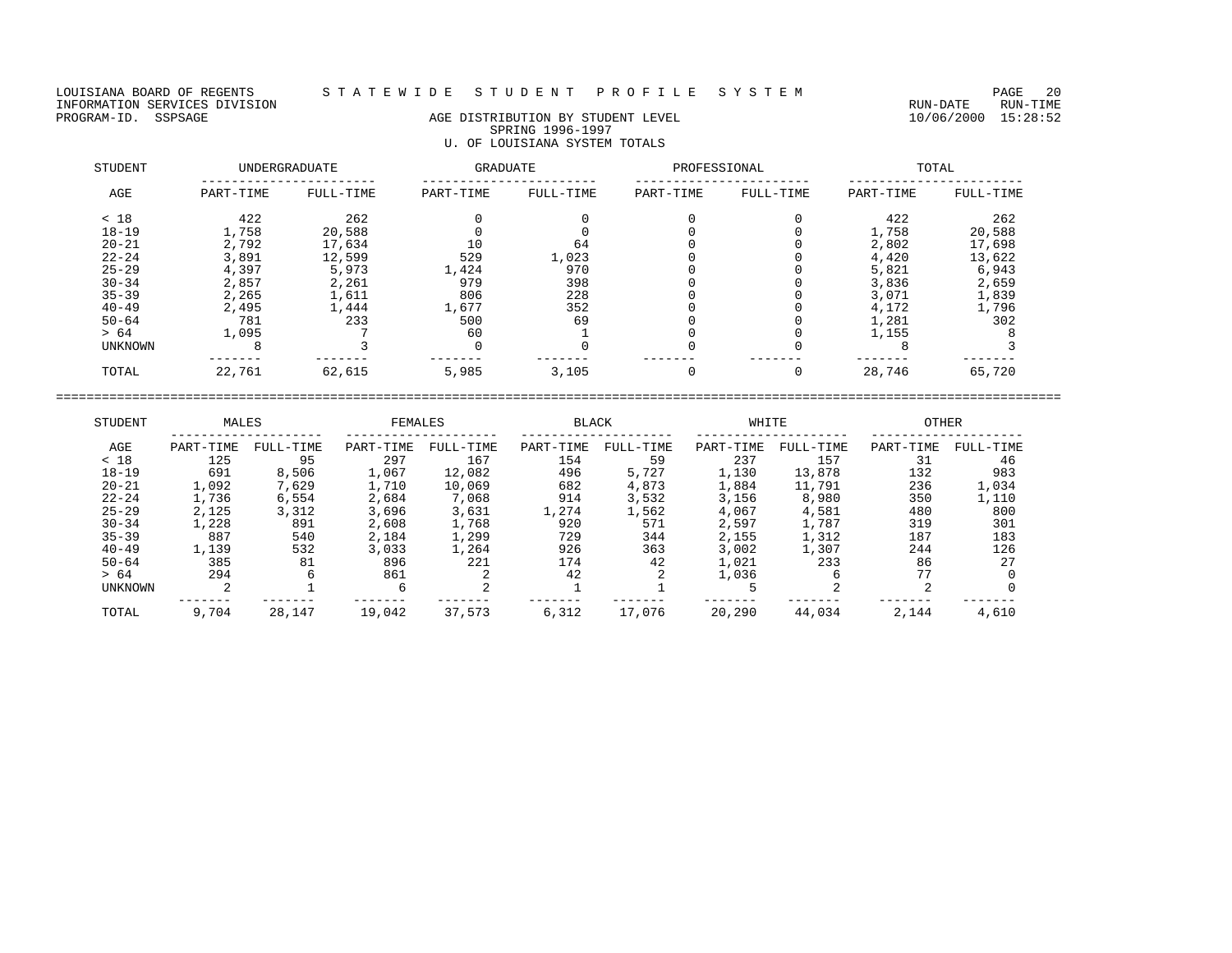LOUISIANA BOARD OF REGENTS STATEWIDE STUDENT PROFILE SYSTEM PAGE 21<br>INFORMATION SERVICES DIVISION INFORMATION SERVICES DIVISION<br>PROGRAM-ID. SSPSAGE RUN-TIME RUN-DATE RUN-TIME RUN-DATE RUN-TIME<br>PROGRAM-ID. SSPSAGE 15:28:52

## AGE DISTRIBUTION BY STUDENT LEVEL SPRING 1996-1997 L.S.U. SYSTEM TOTALS

| STUDENT        | UNDERGRADUATE |           | <b>GRADUATE</b> |           | PROFESSIONAL |           | TOTAL     |           |  |
|----------------|---------------|-----------|-----------------|-----------|--------------|-----------|-----------|-----------|--|
| AGE            | PART-TIME     | FULL-TIME | PART-TIME       | FULL-TIME | PART-TIME    | FULL-TIME | PART-TIME | FULL-TIME |  |
| < 18           | 88            | 143       |                 |           |              |           | 88        | 143       |  |
| $18 - 19$      | 804           | 10,413    |                 |           |              |           | 804       | 10,413    |  |
| $20 - 21$      | 1,314         | 8,386     |                 | 64        |              | 19        | 1,322     | 8,469     |  |
| $22 - 24$      | 2,041         | 4,994     | 513             | 1,219     |              | 414       | 2,554     | 6,627     |  |
| $25 - 29$      | 2,367         | 2,236     | 1,424           | 1,582     |              | 332       | 3,796     | 4,150     |  |
| $30 - 34$      | 1,468         | 740       | 886             | 743       |              | 69        | 2,358     | 1,552     |  |
| $35 - 39$      | 1,087         | 449       | 687             | 336       |              | 35        | 1,774     | 820       |  |
| $40 - 49$      | 1,278         | 392       | 1,265           | 394       |              | 26        | 2,543     | 812       |  |
| $50 - 64$      | 315           | 59        | 370             | 90        |              |           | 685       | 149       |  |
| > 64           | 172           |           | 94              |           |              |           | 266       | 16        |  |
| <b>UNKNOWN</b> |               |           |                 |           |              |           |           |           |  |
| TOTAL          | 10,934        | 27,820    | 5,247           | 4,436     |              | 895       | 16,190    | 33,151    |  |

| STUDENT        | MALES     |           | FEMALES   |           | <b>BLACK</b> |           | WHITE     |           | <b>OTHER</b> |           |
|----------------|-----------|-----------|-----------|-----------|--------------|-----------|-----------|-----------|--------------|-----------|
| AGE            | PART-TIME | FULL-TIME | PART-TIME | FULL-TIME | PART-TIME    | FULL-TIME | PART-TIME | FULL-TIME | PART-TIME    | FULL-TIME |
| < 18           | 19        | 54        | 69        | 89        |              | 27        | 70        | 79        |              | 37        |
| $18 - 19$      | 344       | 4,390     | 460       | 6,023     | 132          | 1,325     | 601       | 7,925     | 71           | 1,163     |
| $20 - 21$      | 509       | 3,996     | 813       | 4,473     | 238          | 944       | 945       | 6,381     | 139          | 1,144     |
| $22 - 24$      | 1,113     | 3,483     | 1,441     | 3,144     | 355          | 662       | 1,933     | 4,803     | 266          | 1,162     |
| $25 - 29$      | 1,663     | 2,276     | 2,133     | 1,874     | 520          | 421       | 2,866     | 2,816     | 410          | 913       |
| $30 - 34$      | 999       | 853       | 1,359     | 699       | 373          | 144       | 1,712     | 974       | 273          | 434       |
| $35 - 39$      | 691       | 364       | 1,083     | 456       | 276          | 93        | L.312     | 555       | 186          | 172       |
| $40 - 49$      | 828       | 287       | 1,715     | 525       | 390          | 79        | .,974     | 619       | 179          | 114       |
| $50 - 64$      | 185       | 57        | 500       | 92        |              | 14        | 561       | 115       | 53           | 20        |
| > 64           | 89        |           | 177       |           | 10           |           | 238       | 13        | 18           |           |
| <b>UNKNOWN</b> |           |           | $\Omega$  |           |              |           |           |           |              |           |
| TOTAL          | 6,440     | 15,769    | 9,750     | 17,382    | 2,374        | 3,710     | 12,212    | 24,280    | 1,604        | 5,161     |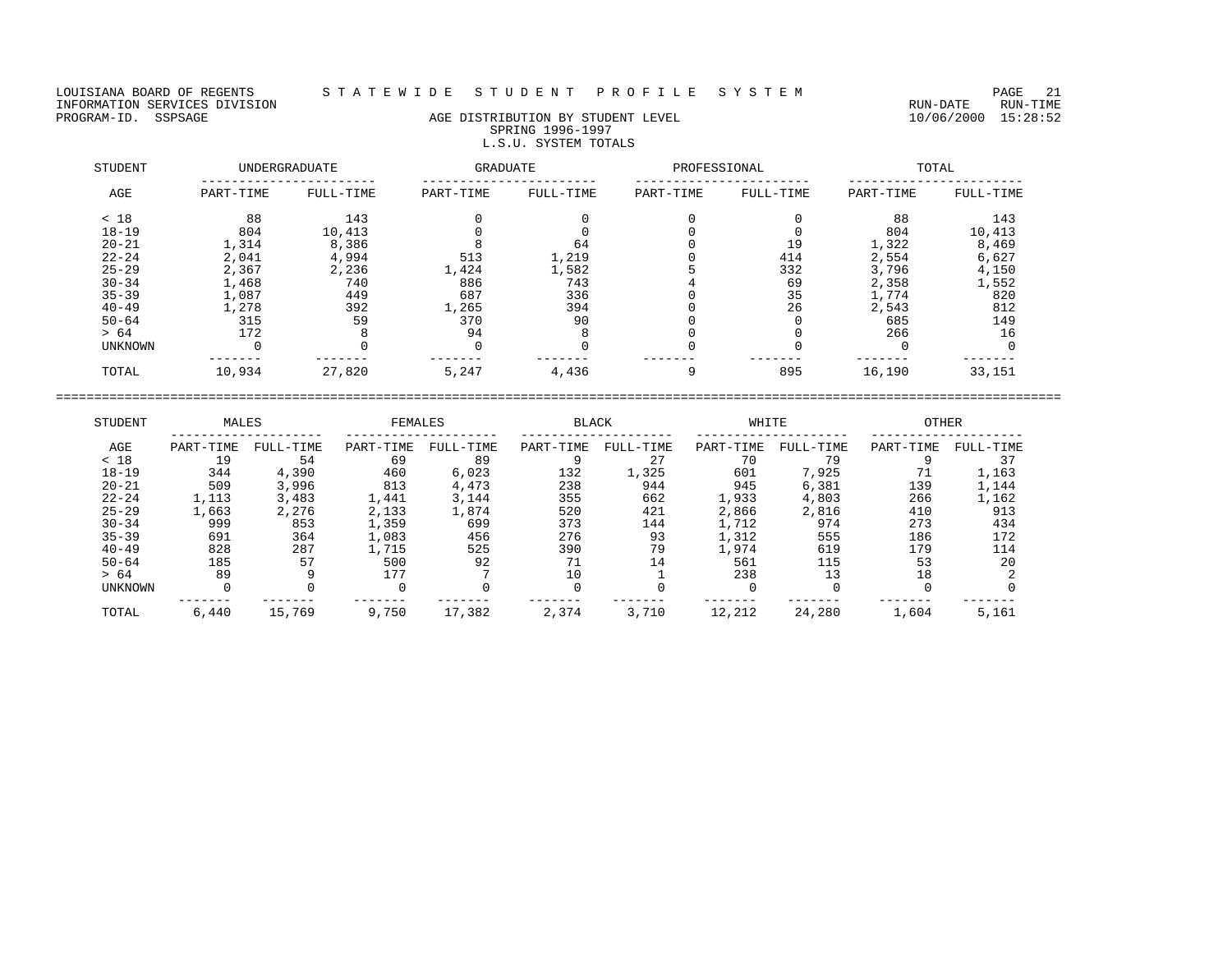LOUISIANA BOARD OF REGENTS STATEWIDE STUDENT PROFILE SYSTEM PAGE 22<br>INFORMATION SERVICES DIVISION INFORMATION SERVICES DIVISION RUN-DATE RUN-TIME

# AGE DISTRIBUTION BY STUDENT LEVEL SPRING 1996-1997 SOUTHERN U. SYSTEM TOTALS

| STUDENT   |           | <b>UNDERGRADUATE</b> | GRADUATE  |           | PROFESSIONAL |           | TOTAL     |           |  |
|-----------|-----------|----------------------|-----------|-----------|--------------|-----------|-----------|-----------|--|
| AGE       | PART-TIME | FULL-TIME            | PART-TIME | FULL-TIME | PART-TIME    | FULL-TIME | PART-TIME | FULL-TIME |  |
| < 18      |           | 60                   |           |           |              |           |           | -61       |  |
| $18 - 19$ | 121       | 3,526                |           |           |              |           | 122       | 3,526     |  |
| $20 - 21$ | 224       | 2,895                |           |           |              |           | 225       | 2,899     |  |
| $22 - 24$ | 374       | 2,401                | 76        | 168       |              | 86        | 450       | 2,655     |  |
| $25 - 29$ | 457       | 1,278                | 254       | 211       |              | 172       | 711       | 1,661     |  |
| $30 - 34$ | 286       | 517                  | 156       | 86        |              | 40        | 442       | 643       |  |
| $35 - 39$ | 199       | 287                  | 159       | 58        |              | 11        | 358       | 356       |  |
| $40 - 49$ | 271       | 361                  | 204       | 83        |              | 13        | 475       | 457       |  |
| $50 - 64$ | 63        | 69                   | 46        | 22        |              |           | 109       | 93        |  |
| > 64      |           |                      |           |           |              |           |           |           |  |
| UNKNOWN   |           |                      |           |           |              |           |           |           |  |
| TOTAL     | 2,002     | 11,402               | 899       | 632       |              | 325       | 2,901     | 12,359    |  |

| STUDENT        | MALES     |           | FEMALES   |             |           | <b>BLACK</b> |           | WHITE     |           | <b>OTHER</b> |  |
|----------------|-----------|-----------|-----------|-------------|-----------|--------------|-----------|-----------|-----------|--------------|--|
| AGE            | PART-TIME | FULL-TIME | PART-TIME | FULL-TIME   | PART-TIME | FULL-TIME    | PART-TIME | FULL-TIME | PART-TIME | FULL-TIME    |  |
| < 18           |           | 14        |           | $4^{\circ}$ |           | 60           |           |           |           |              |  |
| $18 - 19$      | 61        | 1,384     | 61        | 2,142       | 111       | 3,488        |           |           |           | 20           |  |
| $20 - 21$      | 101       | 1,152     | 124       | 1,747       | 197       | 2,828        | 24        | 33        |           | 38           |  |
| $22 - 24$      | 197       | L,114     | 253       | l,541       | 381       | 2,501        | 61        | 70        |           | 84           |  |
| $25 - 29$      | 251       | 699       | 460       | 962         | 625       | 1,463        | 66        | 138       | 20        | 60           |  |
| $30 - 34$      | 129       | 182       | 313       | 461         | 378       | 552          | 45        | 67        | 1 Q       | 24           |  |
| $35 - 39$      | 78        | 94        | 280       | 262         | 313       | 308          | 33        | 36        |           |              |  |
| $40 - 49$      | 101       | 103       | 374       | 354         | 390       | 390          | 74        | 58        |           |              |  |
| $50 - 64$      | 34        | 23        | 75        | 70          | 86        | 79           |           | 10        |           |              |  |
| > 64           |           |           |           |             |           |              |           |           |           |              |  |
| <b>UNKNOWN</b> |           |           |           |             |           |              |           |           |           |              |  |
| TOTAL          | 957       | 4,770     | 1,944     | 7,589       | 2,485     | 11,677       | 330       | 431       | 86        | 251          |  |